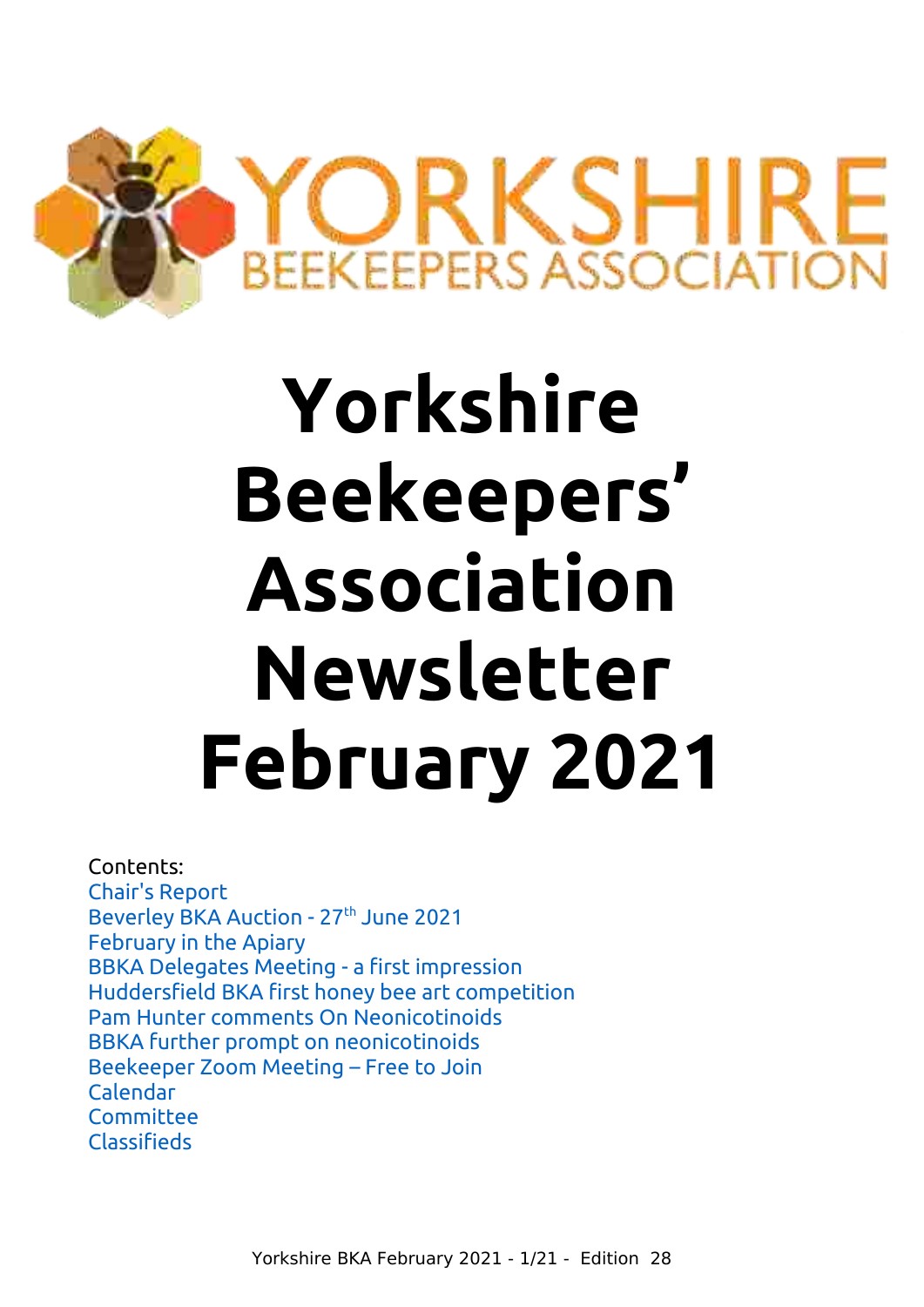## **Chair's Report:**



<span id="page-1-0"></span>YBKA has spent a major part of 2020 working to develop a supportive structure to help members take the BBKA module exams within the constraints of social distancing measures. Clare McGettigan, our Education and Training Officer (and now our Zoom manager), has been instrumental in bringing these plans to fruition.

The take-up for the Modules tutorials to date has been impressive, and now, these are to be supplemented by talks from internationally renowned guest speakers. The committee has invested, on your behalf, in a monthly extended licence, to allow an increase in the number of participants attending each session from 100 to 500. So, no FOMO for any of our events! I would like to thank Clare, both personally and on behalf of all members, for her dedication to these projects. A thank you also to all our local volunteer speakers who have shared their knowledge and skills. Feedback to date has been excellent.

With the current government-imposed restrictions continuing and more experience of virtual meetings "under our belt", we have decided to hold our first virtual YBKA Delegates Meeting on Saturday 27 March. Reports of all YBKA plans for 2021 will be circulated to district associations in late February, for committees and association members to see. We hope that districts will feel able to instruct their delegate(s) to raise any issues or concerns, that members feel YBKA should/could usefully address, at this meeting. Don't forget to let Linda, our YBKA Secretary, know who your delegates will be, and which attender is nominated to vote.

We hope you find our program of events both interesting and educational, and that you can continue to take advantage of what your virtual YBKA has to offer, until such time as face-to-face gatherings are safe to resume.

Dave Shannon YBKA Chairman.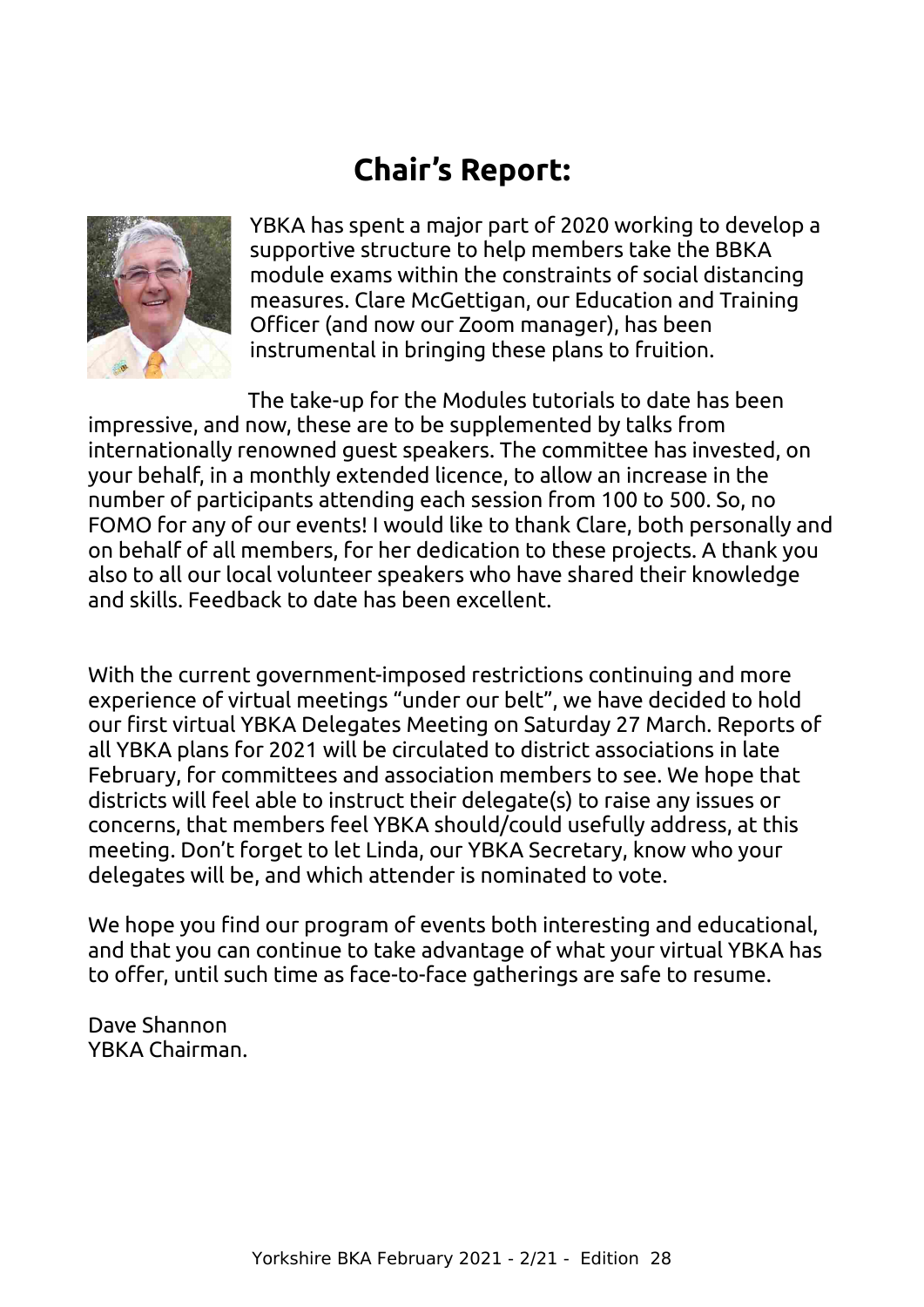## <span id="page-2-0"></span>**Beverley BKA's Annual Auction Sunday 27th June**

Our annual auction of beekeeping equipment and colonies of bees is to be held at the usual venue - Woodmansey Village Hall, Long Lane, Woodmansey, Beverley, HU17 0RN.

Viewing of lots commences 10:30, auction commences 11:00.

For further information please check the Beverley BKA website <http://www.beverleybeekeepers.co.uk/2020/>

or Dave Hodgson on 07875 393588.

## <span id="page-2-1"></span>**The Apiary in February**

The past month has given some awful weather with more snow to come. There have been very few days during January where temperatures have risen sufficiently for bees to venture out on cleansing flights. But the days are gradually getting longer and signs of life appearing becoming more apparent; snow drops are beginning to bud and catkins are appearing on trees such as Hazel and Alder which will provide an essential pollen (protein) boost for colonies.

Queens will be starting to lay in the middle of the brood nest and the cluster temperature to rear brood will be maintained to temperatures of 33 to 35° C.

The number of bees within the colony are decreasing and the number of mouths to feed, in young brood, will be increasing so stores are vital for the survival of the colony as we enter the crucial months of February and March. On warm days bees will fly and it is not uncommon to see bees taking in pollen on their hind legs. As a beekeeper this is an encouraging sight indicating that the colony is rearing brood. *Bees returning to hive with pollen:*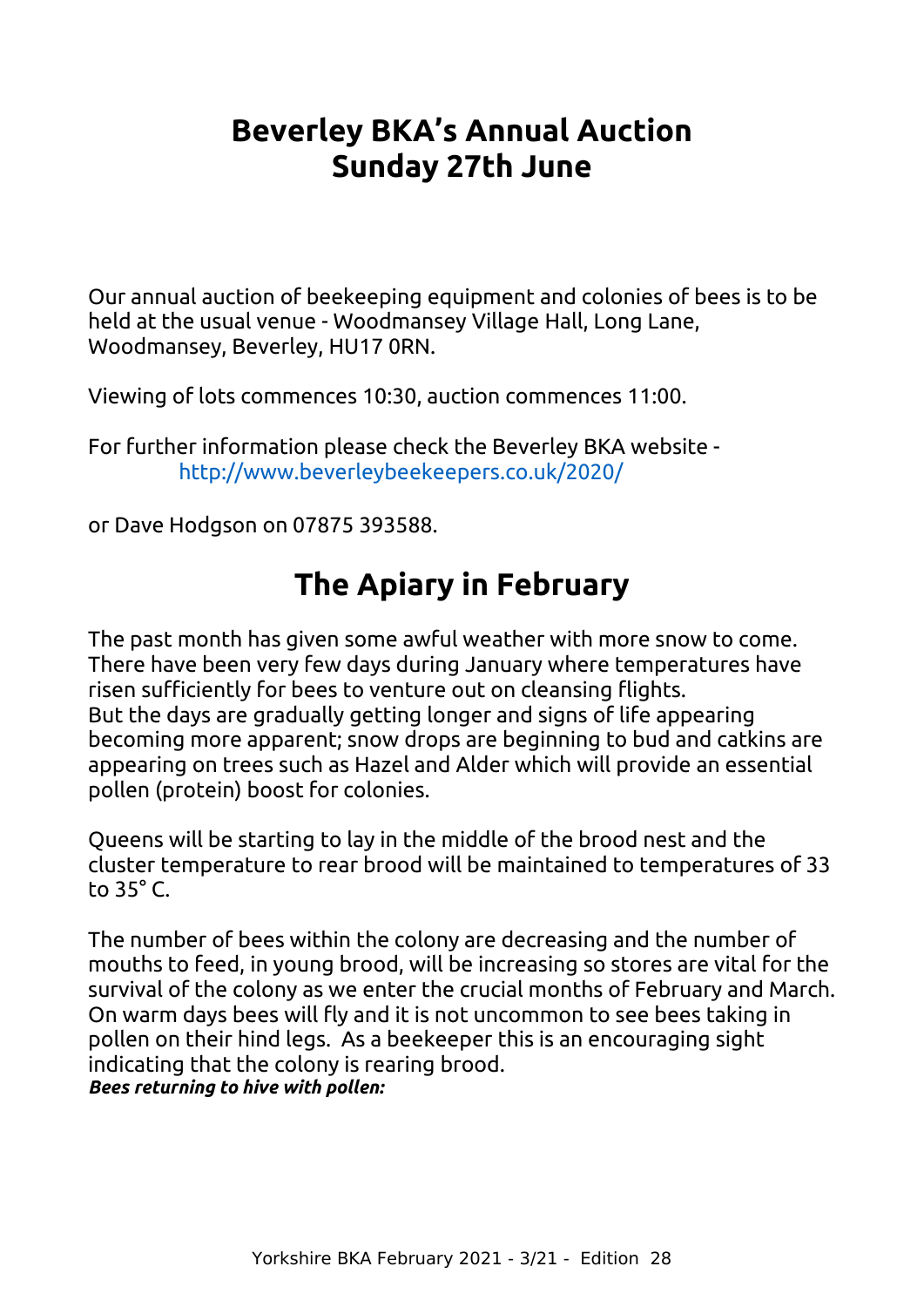

It is still vital to check the colony for stores by hefting the hive. If stores are low, then feed fondant directly above the bees to ensure it is easily accessible for them. As the brood population is slowly increasing it may be advantageous to provide a pollen supplement, towards the end of February, to give another helping hand should the weather conditions not allow foraging. Remember by feeding a pollen substitute this is a form of stimulus feeding that will encourage the queen to lay more eggs, so you need to be aware of weather conditions and the crops within your area. When stimulus feeding takes place you should be planning weeks ahead to build up a foraging force (3 weeks for development of egg to emerging bee, followed by 3 weeks house-keeping duties before foraging begins). In areas of autumn sown oilseed rape, an early honey crop is potentially available around April.

If you have varroa trays inserted, you can gauge the location of the colony by viewing the debris trail of capping's on the board. If you need to take a quick view under the crown board to do a vital check on stores, wait until the ambient temperature is around 10° C or higher. If the bees have moved to one side of the box, with stores available on the other, quickly remove any empty frames to the side of the cluster (do not disturb the cluster as this will do more damage than good) and slide the frames of stores closer to them. It is not unusual, when temperatures drop, for bees to anchor down in a tight cluster at one side of the box and starve to death when there are copious amounts of stores at the other side which they cannot reach. Remember to be quick and careful, replacing everything asap to minimise any disturbance.

As previously stated, on milder days bees will venture out on cleansing flights and to forage for pollen and water. Bees need water to dilute honey and fondant to make it digestible for them. It is a good idea to ensure there is a water source close by ideally in a sunny location to reduce the distance these foragers need to travel.

Yorkshire BKA February 2021 - 4/21 - Edition 28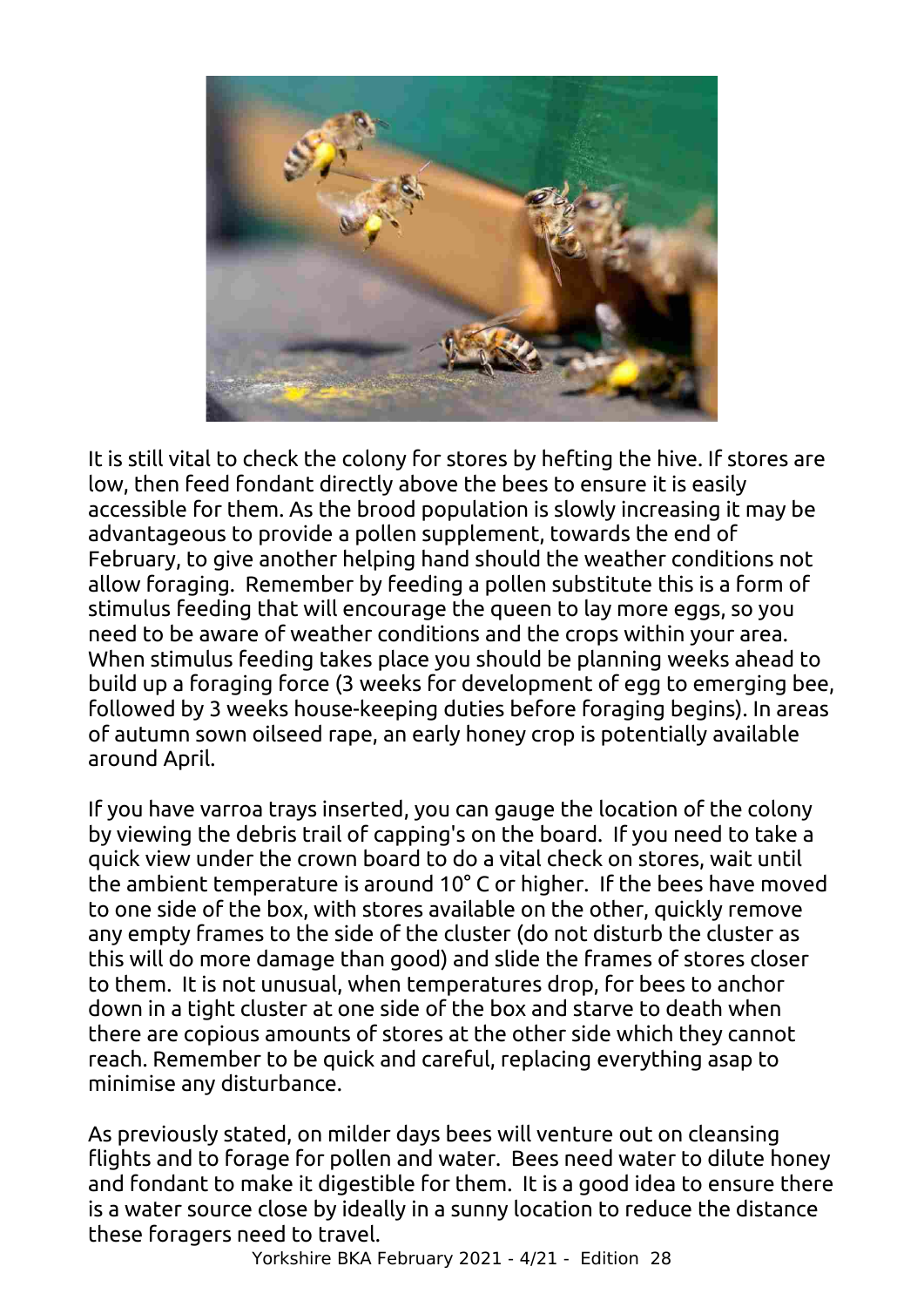On milder days, it is helpful to observe colony entrances to see if the bees are flying. If you have more than one colony you can make comparisons. If there are no flying bees at all then you may wish to check within, to make sure they are still alive.

There may be lots of activity in front of a hive but look at how the bees approach the entrance. If you see zig-zagging activity in front of the entrance, there could be robbing taking place.

If a colony has died, you have a couple of options:

1- close the hive up and leave it to clean out later.

2- close it up and take it away there and then, to get it all cleaned out and ready to receive another colony later in the year.

Whichever you do, you must close it up to prevent robbing-out and any possibility of robber bees taking a disease back to their home colony.

If a colony dies over winter (and between 10 and 30% do) you can re-use the boxes provided you clean them thoroughly as outlined in last month's article. A sample of 30 bees could be taken to see if they were infected by Nosema. If you do not have a microscope or the knowledge to do this, there will be someone in your local association that could do this for you.

Remember, if you have not already done so, to continue preparing equipment for the new season, as spring will be here before we know it. All unused boxes should be cleaned, checked and repaired ready for use. You can paint/treat them in the apiary on a very cold day when the bees are not flying by just shutting the bees in for a little while and painting the outside of the hives with a suitable product. Wait until the treatment has dried, reopen the hives and all is done.

You can build frames, ready for the coming season but I don't recommend putting foundation in now. Keep the foundation flat, fresh, and full of aroma until nearer the time it is needed.

Plan your aims for the coming season and try to stick to them. Finally, there are many online tutorials and events available which are great to join as lock down continues. The vast majority are free and really help to improve knowledge about the craft of beekeeping. **Mark Millard**

## <span id="page-4-0"></span>**A first "stab" at the BBKA Delegates Meeting**

As a result of the restrictions imposed due to the Covid-19 situation, the 2021 meeting was arranged to be held online. It was recommended that Area Association Delegates should be "under studied" by a reserve candidate in the event of a broadband outage or the like. Not wanting to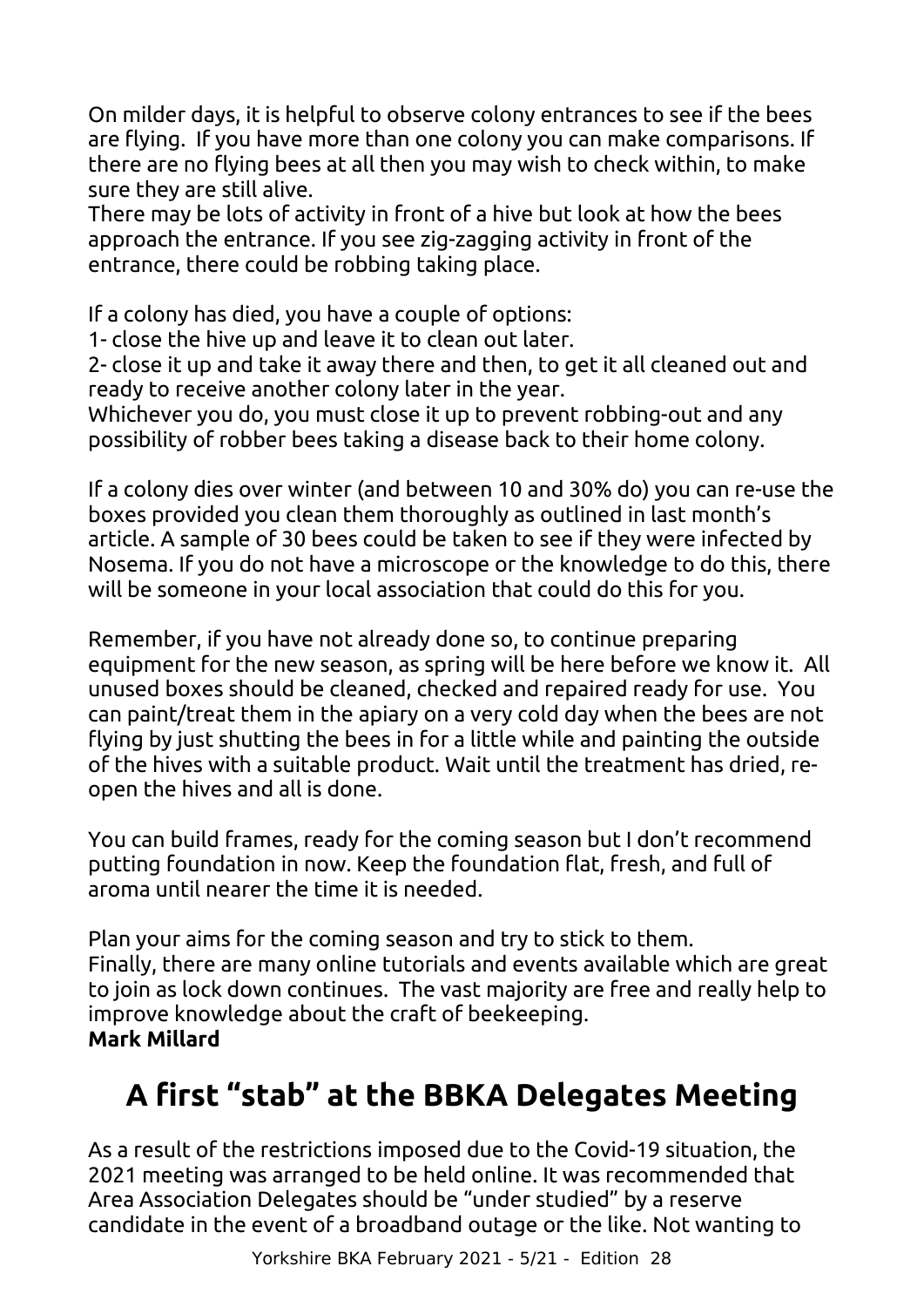see our YBKA Delegate Tony Jefferson unsupported, I undertook to be second fiddle!

Have to say, from the outset, that if I were ever to write a stunning Trip Advisor review, it would not be for the BBKA ADM! But the opportunity to "attend" without having to drive the round trip to/from Warwickshire was a bonus. Given that this was the first virtual meeting of its size that BBKA has hosted, the preliminary training for delegates and reserves was very good.

There were a series of training dates on offer and you could attend one or more. Sadly, having attended two (the very first and then one later in the sequence, to see whether earlier glitches had been ironed out), it was pretty apparent that some people had not bothered to read any of the initial guidance as requested, causing them problems during the session. Inevitably, this caused "problems" for those who **had** read/followed the guidance too! Hats off to Martin Smith who dealt with all queries, however fatuous, in a much cooler, calmer, and more collected manner than I would ever be capable of.

The big day dawned and having charged two laptops to be prepared to both follow the virtual meeting on one, and leap into the breach to vote on the other, should Tony temporarily lose his perch, I was ready to go. Of course, I had also read and annotated the 87-page document that had been issued in advance of the meeting. Signing into Zoom at 9.30am for a 10am start made for a long lead in. The fact that the meeting only began at 10.18am was probably due, to some extent, to Martin Smith being caught up in an M6 traffic jam for more than 3 hours. With all other candidates on "mute" it was the prerogative of a somehow "unmuted" Roger Patterson to make various quips about delegates, wonder aloud why no one else was speaking and give a brief update advertisement about BIBBA training sessions in the pipeline!

Tony is going to give a factual report, so I don't need to trouble myself about sticking to facts, here. Just a few observations from the day itself. I was most perplexed by a noise throughout that sounded as if the meeting was being held in the middle of an eider duck colony (think Frankie Howerd, and you'll get the gist). Eventually realised it must be the sound of an automatic door closer! One poor delegate tried to speak on several occasions, but clearly had problems with his microphone, causing him to give a more than passable imitation of Sweep (you know, Sooty's mate?). Delegates were really hot-off the shovel in asking office staff to comply with social distancing. At one point, the Chair presented wearing a face guard, but this was soon disbanded. Alas, some of those who hadn't read the guidance for the training were equally unprepared for the meeting proper. All that said, the business of the meeting was completed much more smoothly than I would ever have imagined possible.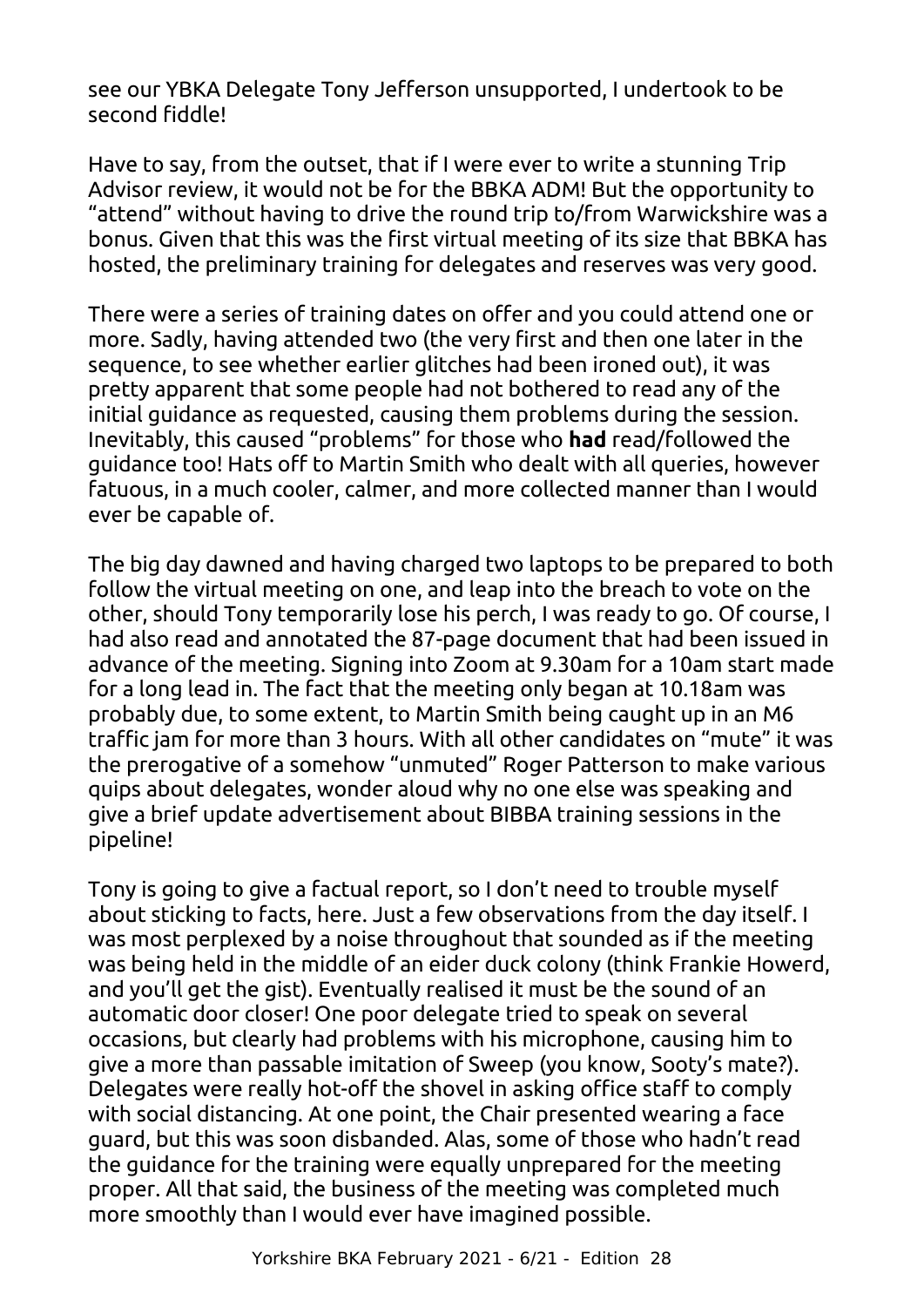Having survived the full session (finally wound up at about 4.50pm), I have to say that my appreciation of Tony's efforts in representing YBKA at these meetings over many years knows no bounds. It was good to exchange quips and comments throughout by email and text. I can, however, only endorse Tony's last comment: "Glad I don't have to drive 280 miles home after this"!!

Linda Schofield

## <span id="page-6-0"></span>**Huddersfield District Beekeepers Association Art Competition: "The Wonder of Bees"**

Towards the end of last year, I teamed up with our Chairman, Derrie O'Sullivan, and two other committee members to arrange our first ever Art Contest. As we couldn't hold our annual Honey Show we thought it would be an opportunity for our members and their families to take part in something creative.

Through weekly Zoom meetings and regular Whatsapp messages we were able to launch the competition with rules of entry, categories and online entry forms. The timing couldn't have been better as we were plunged into "lockdown 2" at the beginning of November so had time and opportunity to get creative.

We had a great response as we encouraged entries from members, their children and grandchildren around the theme "The Wonder of Bees". We had drawings and collages sent from the south of England and even California! Our varied entries included songs, limericks, poems and photographs, as well as paintings, homemade crafts, drawings and screen prints.

Judging was never going to be easy, so we enlisted the help of 4 local creative artists to judge each category: a musical choir director, a contemporary fine artist, a newspaper photographer and a poet.

All the entries were sent to a drop box for the judges to make their decision and we awarded prizes to the winners just before Christmas.

You can see our winners' gallery on the HDBKA website:

[Arts Contest Results – HDBKA](http://www.hdbka.org.uk/artscontestresults.html).

## **Neonicotinoids and Sugar beet,**

Yorkshire BKA February 2021 - 7/21 - Edition 28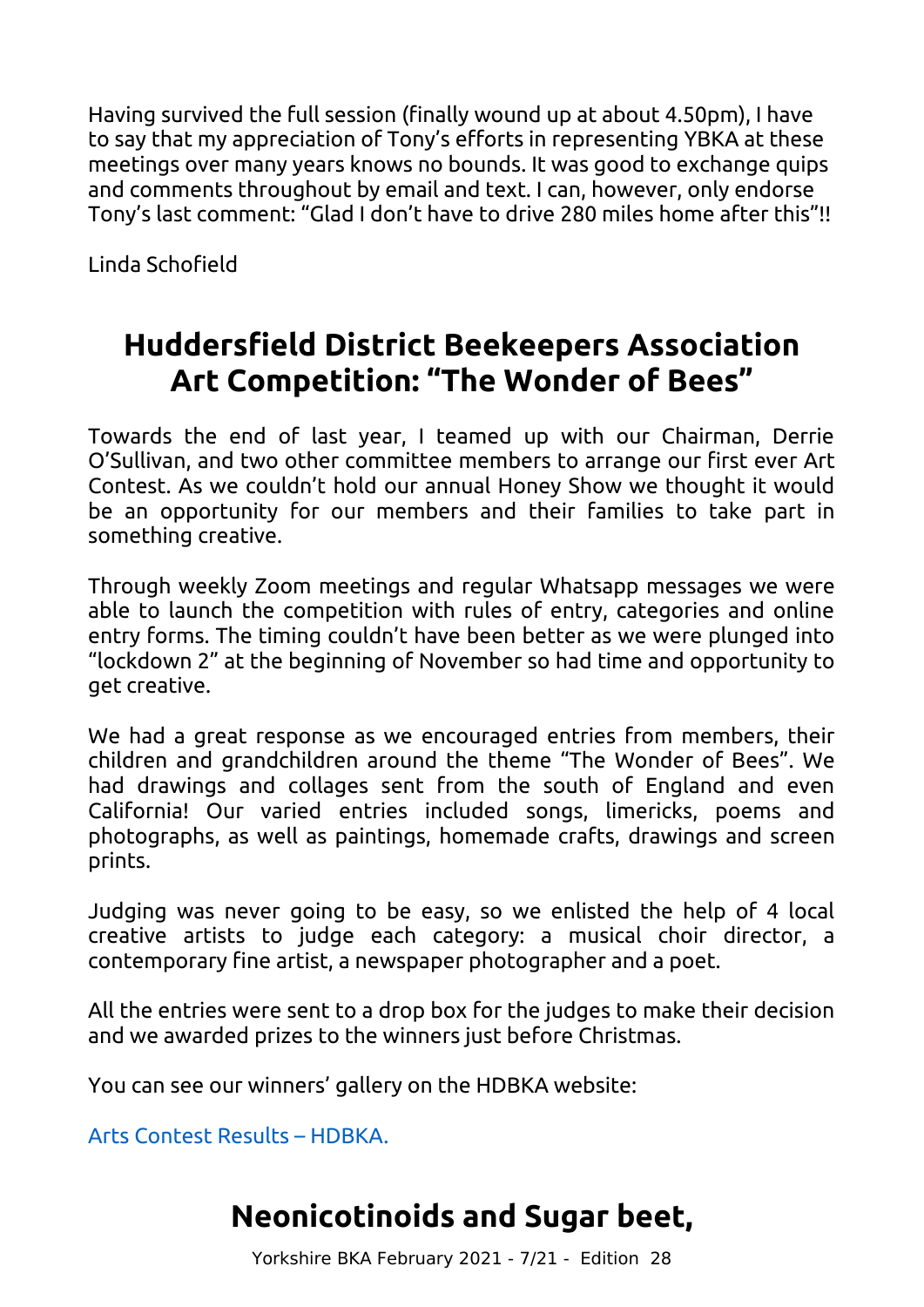## <span id="page-7-0"></span>**Why the concern re derogation? Pam Hunter BBKA, January 2021 (from a virtual talk given to Leeds BKA, kindly shared by Cath Graham)**

An outline of various points concerning sugar beet, how it is grown, why it is treated with insecticides, what impact the derogation of the use of thiomethoxam may have on bees and the environment.

The plant:

Sugar beet – Beta vulgaris – related to beetroot and chard (Family Amaranthaceae). Roots similar in appearance to parsnip, contain high concentration of sugar

Grown widely in Eastern England, near the few (4) UK factories. Grown for many years in Norfolk but only last couple of decades more widely

Previously beet for sugar imported – Russia, Europe Not particularly easy crop, long growing period Biennial but harvested before flowering during first year. Needs neutral to slightly acidic soil Seed planted late February, roots harvested autumn (before flowering)

Sugar extracted from roots, pulp used as animal feed Susceptible to range of pests and diseases Controlled by Sugar board, monopoly. NFU have Sugar board, set prices

The crop: Harvested in autumn – very dependent on weather Wet weather this autumn (2020) had adverse effects on crop Growth affected by dry spring, late uneven emergence Summer drought reduced growth, yields down Sugar content poorer – 2020

There are claims that the crop damages the environment – so much soil is removed when harvesting, gets washed away

Comments also that should the Government be supporting a crop that harms health – they have just brought in a sugar tax!

The pests: Major pest – beet yellow virus, lesser pest – beet mosaic virus Transmitted by peach potato aphids, Myzus persicae Overwinters peach and apricots Wide range of summer hosts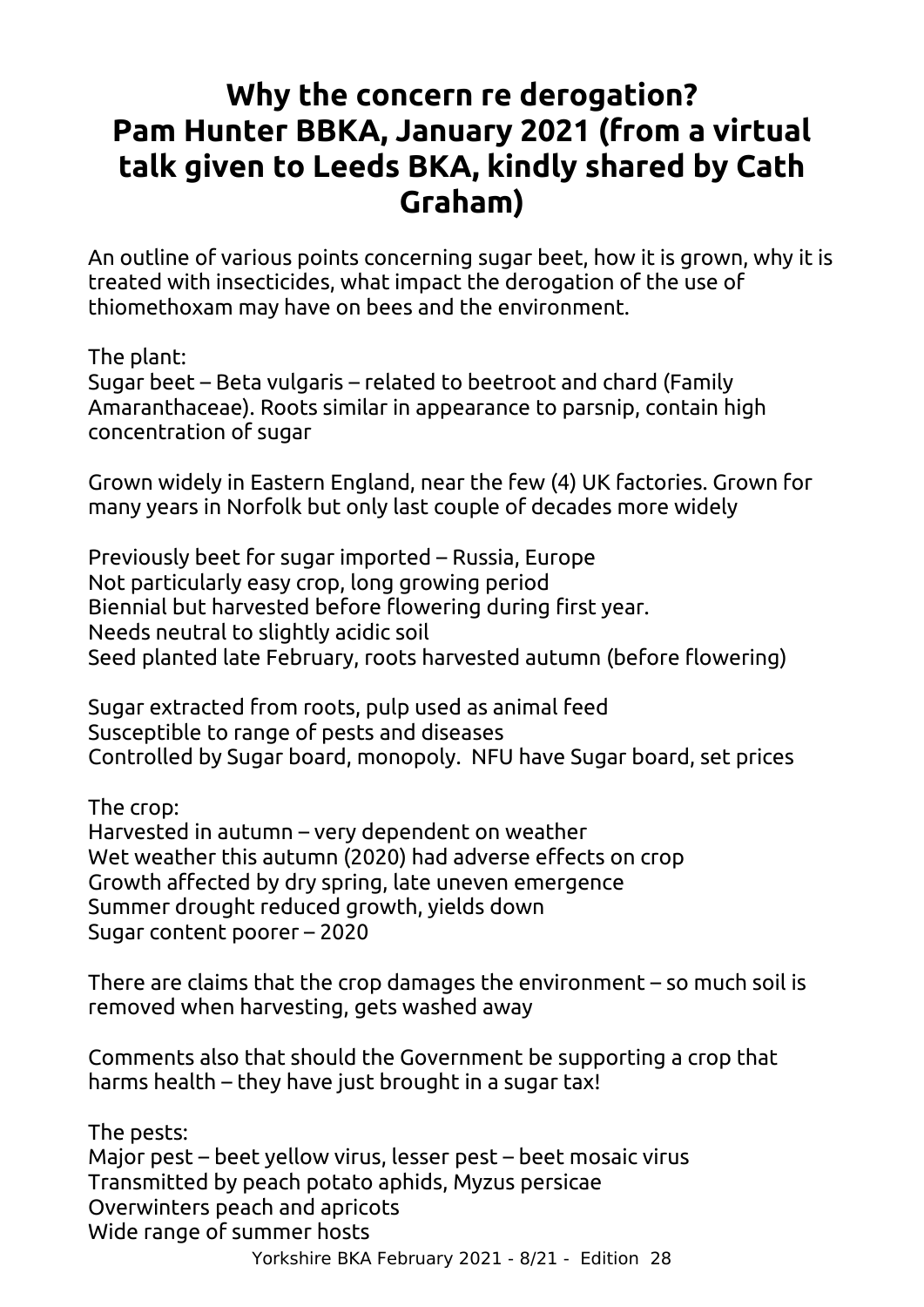Migrate late March to sugar beet Can reduce both health of plant and sugar content FERA have used traps to estimate numbers

Control:

Some resistance to pyrimicarb and to pyrethroids used as sprays Neonicotinoids used until the ban to coat seeds prior to sowing Taken up by the growing plant (i.e. systemic) Protects whole plant from insect damage; i.e. Is a prophylactic treatment Found in nectar, pollen and guttation fluid initially thought to be an advance on spraying plants Assumed less damage to environment

Problems with Neonicotinoids:

Seed coating includes bird antagonist but still a risk to birds

Compounds leach into surrounding soil

Can contaminate waterways

Residues last in soil – months, possibly years (literature variable) Other plants can take up the compounds – following crop or wild plants Affect all insects to varying degrees

Shown experimentally to be harmful to bumble bees and honey bees Now recognised that use results in general environmental damage Their use banned in the EU 2018

Michael Gove, who was then environment secretary, said: "The weight of evidence now shows the risks neonicotinoids pose to our environment, particularly to the bees and other pollinators which play such a key part in our £100bn food industry, is greater than previously understood. We cannot afford to put our pollinator populations at risk."

Derogation for thiomethoxam:

Points made for the emergency use are the authorisation appears necessary because of a danger which cannot be contained by any other reasonable means (the case for need)

use of the product will be limited and controlled

there are special circumstances

These are all highly debatable

Statement is made that seed will only be treated if aphid levels are high – this means that they cannot buy seed until the levels have been determined – is this really likely? It is probable that treated seed will already have been purchased

There is an admission that 'risks could be posed to bees from flowering weeds in and around the crop' but the mitigation proposed is 'with the use of industry-recommended herbicide programmes to minimise the number of flowering weeds in treated sugar beet crops. This was considered to be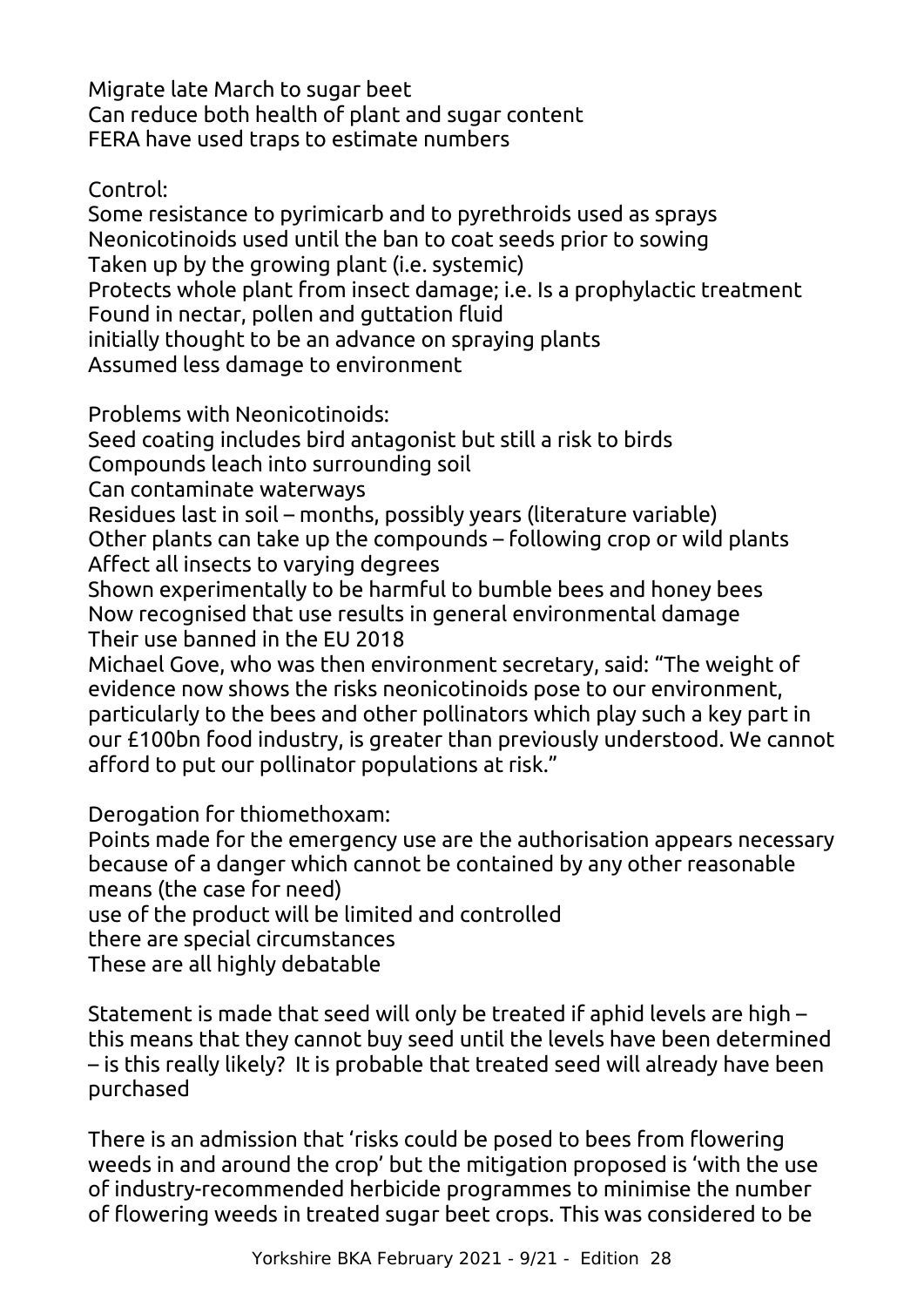acceptable' – on the contrary this will increase the environmental damage.

They then say 'no flowering crops are planted as following crops for a period of at least 22 months, with an extended period of exclusion for oilseed rape (of 32 months), to minimise the risk to bees.' Again reduction of flowers for a range of pollinators for a prolonged period is a backward step

Reactions to this:

Numerous complaints including

MP Caroline Lucas has written an excellent letter (January 12<sup>th</sup>) together with 35 cross party MPs making points noted above and also highlighting that in 2018, the UK Expert Committee on Pesticides concluded that "on the basis of the evidence presented, particularly in relation to the potential degree of environmental risk, the case has not yet been made to grant an emergency authorisation. The evidence has not changed. She concludes; 'We call on you to immediately reverse this deeply damaging decision…. and instead pursue agro-ecological policies to protect and restore wildlife

George Eustace replied on January 15th. He claims that this was 'to provide emergency protection against viruses which have significantly impacted yields of the 2020 sugar beet crop, He goes on to say 'Sugar beet crops have been severely affected and 2020 yields are forecast to be down by 20- 25% on previous years.'

Cambridge's MP Daniel Zeichner, Shadow minister with national responsibility for pesticide use, has called for a Parliamentary vote (vicepresident of Cambridgeshire BKA, a species champion for the ruderal bumblebee),

Several calls in the Lords for 'the publication of the NFU application and any detailed advice from the UK Expert Committee on Pesticides and English Nature, so that we can have full transparency to understand the decisionmaking process?'

Major Flaws in the Government's approach:

It is probably true that yields of sugar beet are reduced this year – George Eustace states 20-25% - but they have totally ignored the fact that yields of virtually all crops have suffered badly from what is apparently one of the most extreme weather- pattern we have had for a long time. Late 2019 there were floods in East Anglia, then a very dry spring, summer droughts and excessive heat followed by a very wet autumn. These reductions are thus not entirely caused by virus infection.

The Farming press is full of reports of reduced yields, BBC's Country File in October in a round-up of the harvest commented that the wheat crop was approximately 40% lower than average and there were major reductions in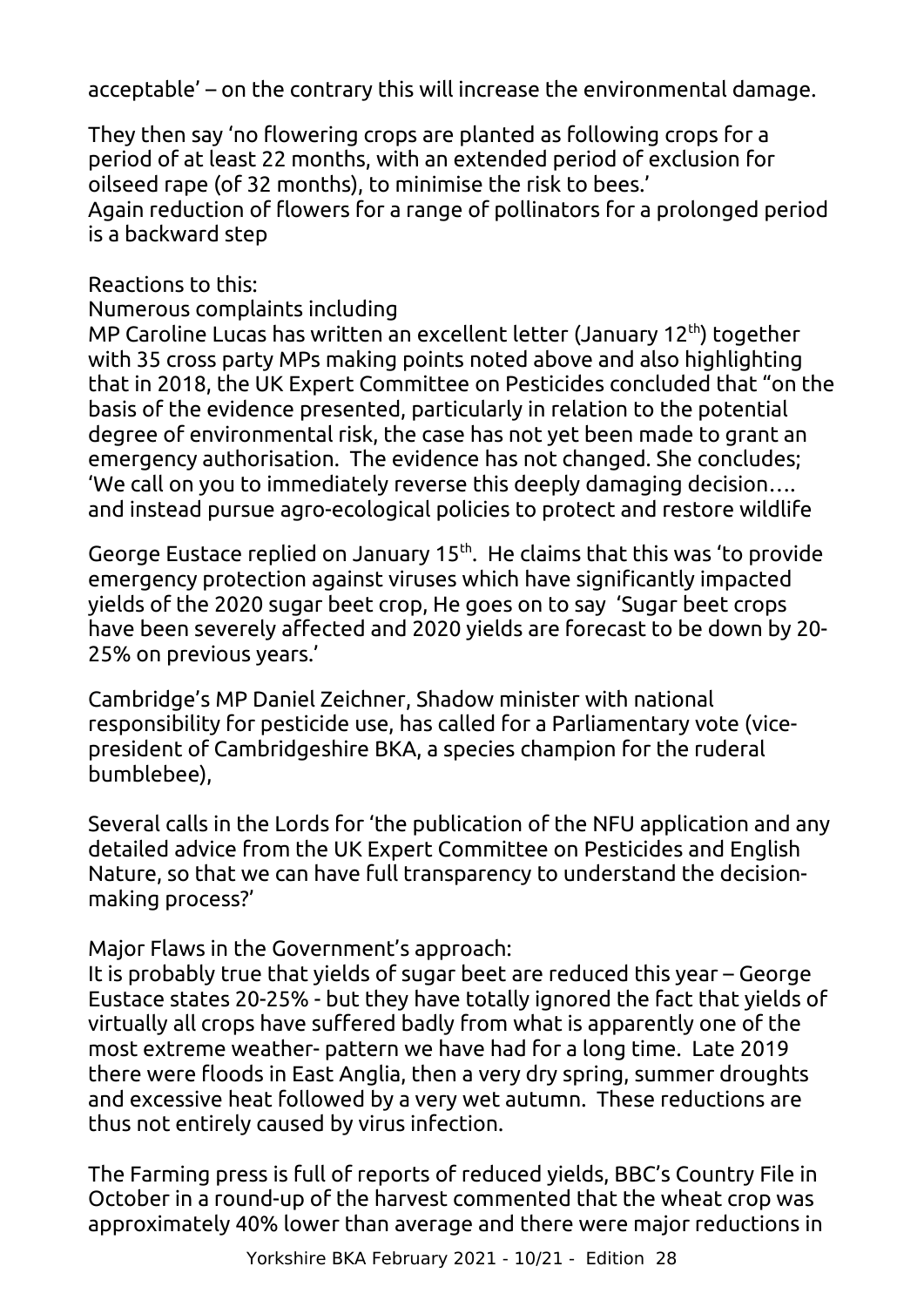both spring and winter barley as well as OSR and beet.

A few examples from the farming press in East Anglia on other crops

It follows a 25% drop in his wheat yields this year, and a 15% fall in spring barley

said both his winter barley and wheat crops were down by 30%. It's his worst harvest since 2011 - and that was a disaster, he said.

expecting overall his winter wheat and barley would be below his five-year average on yield and his spring barley either average or slightly above. So far his harvests had been either "very ordinary" or "disappointing".

Some of Suffolk and Essex farmers' worst fears have been realised as their main cereal crops come in to reveal some disastrous yields.

Not all beet crops were especially bad this year–

*-*

Early yields from the sugar beet harvest are higher than expected after a tricky growing season hit by a spring drought and aphid-spread virus yellows disease.

One Suffolk farm was seeing initial yields close to its five-year average, although sugar content was generally low, reflecting dull weather in July and August.

> said his crop - not yet harvested – looked "average" at the moment but felt the early summer drought had no doubt had an effect. "We have seen a bit of virus yellows but the crop seems to have grown through it," he said.

A worrying point are comments like this made by some farmers who clearly don't understand the widespread problems with neonicotinoids

> he argued that neonicotinoids on beet seeds – as opposed to oilseed rape crops – should not harm bee populations as they were non-flowering.

Pam Hunter BBKA, January 2021

## **[Neonicotinoids Derogation for use – a further](http://www.hdbka.org.uk/artscontestresults.html)  [prompt from our BBKA Link Trustee](http://www.hdbka.org.uk/artscontestresults.html)**

The BBKA ADM passed an emergency resolution requiring BBKA to oppose this derogation for the use of a neonicotinoid on sugar beet.

Yorkshire BKA February 2021 - 11/21 - Edition 28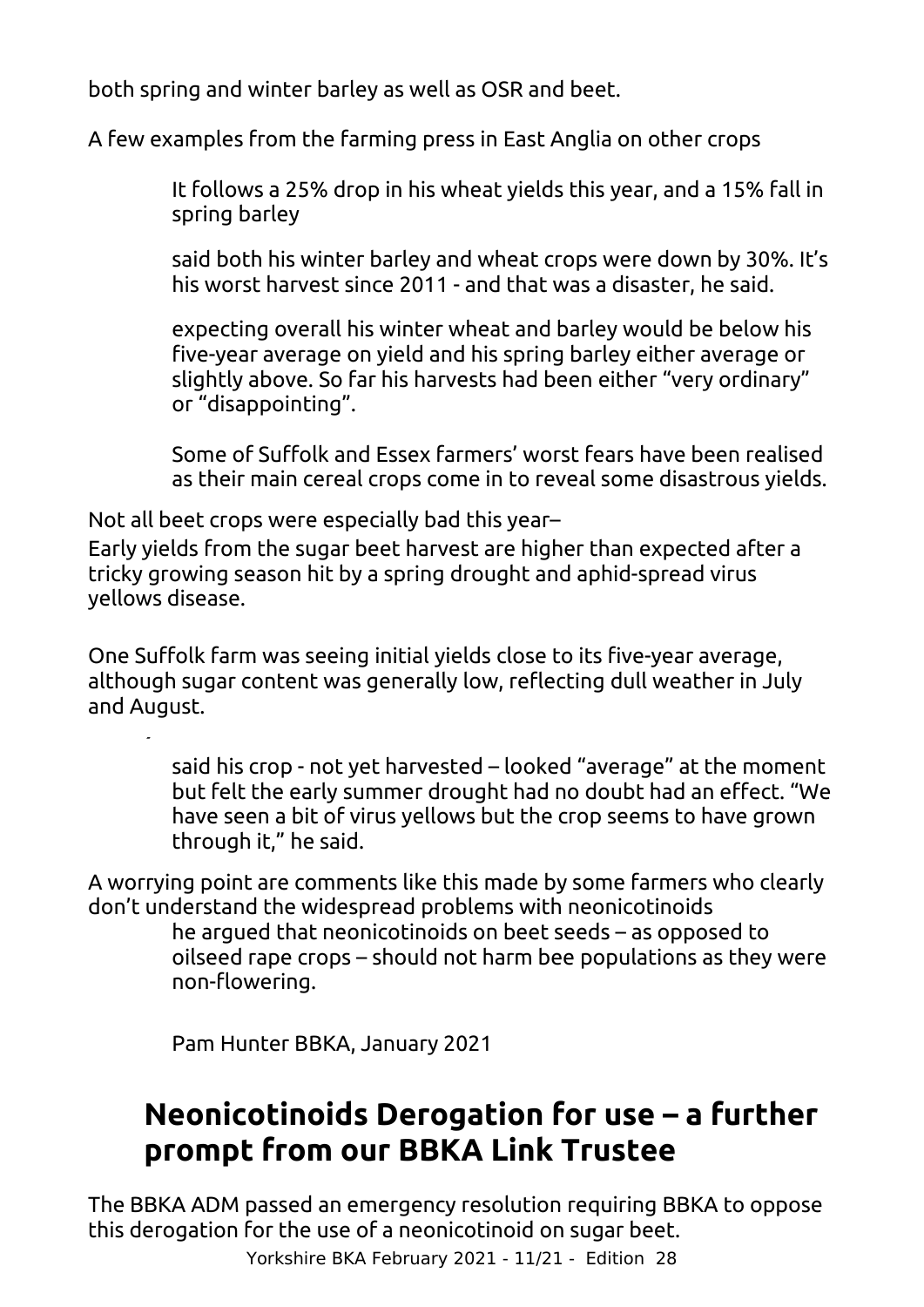The BBKA has written to the appropriate Secretary of State for DEFRA and the Prime Minister putting forward BBKA views.

<span id="page-11-1"></span>The BBKA Executive Committee has provided links to various petitions that can be signed, links to enable members to write to their MP and help in completing the Pesticide Consultation Document (due to close on the 26th of February) **however, there is something missing……**

Unless members of Associations use the details sent to them to object to this derogation of the regulations banning the use of these persistent and harmful chemicals, it is unlikely that there will be sufficient impetus in the government or relevant responsible departments to review this decision.

[Can all members please:](http://www.hdbka.org.uk/artscontestresults.html)

- **[1. Sign the petitions](http://www.hdbka.org.uk/artscontestresults.html)**
- **[2. Write to their MP](http://www.hdbka.org.uk/artscontestresults.html)**

#### **[3. Complete the Consultation on Pesticides which closes on February](http://www.hdbka.org.uk/artscontestresults.html)  [26th.](http://www.hdbka.org.uk/artscontestresults.html)**

[Pollinators of all sorts need to be protected from the unwarranted use of](http://www.hdbka.org.uk/artscontestresults.html)  [persistent pesticides. Sugar](http://www.hdbka.org.uk/artscontestresults.html) [beet this year.........](http://www.hdbka.org.uk/artscontestresults.html)

[All the links you need are on this page on the BBKA website](http://www.hdbka.org.uk/artscontestresults.html)

https://www.bbka.org.uk/news/letter-on-neonic-licence-and-what-you-cando-to-help

**[Richard Bond](http://www.hdbka.org.uk/artscontestresults.html) [BBKA link trustee](http://www.hdbka.org.uk/artscontestresults.html)**

## <span id="page-11-0"></span>**Three top talks for your diary! Open to all YBKA members**

**Thursday March 4th, 7-9pm: David Tarpy and Diagnosing queen problems: is it the queen, the colony, both, or neither?'.**

Register at:

[https://zoom.us/meeting/register/tJcpcu2srz8rG9U3WtPeGrOuHdHTxRljNt](https://zoom.us/meeting/register/tJcpcu2srz8rG9U3WtPeGrOuHdHTxRljNtBm) [Bm](https://zoom.us/meeting/register/tJcpcu2srz8rG9U3WtPeGrOuHdHTxRljNtBm)

This talk-which offers practical advice based on empirical research-looks at

Yorkshire BKA February 2021 - 12/21 - Edition 28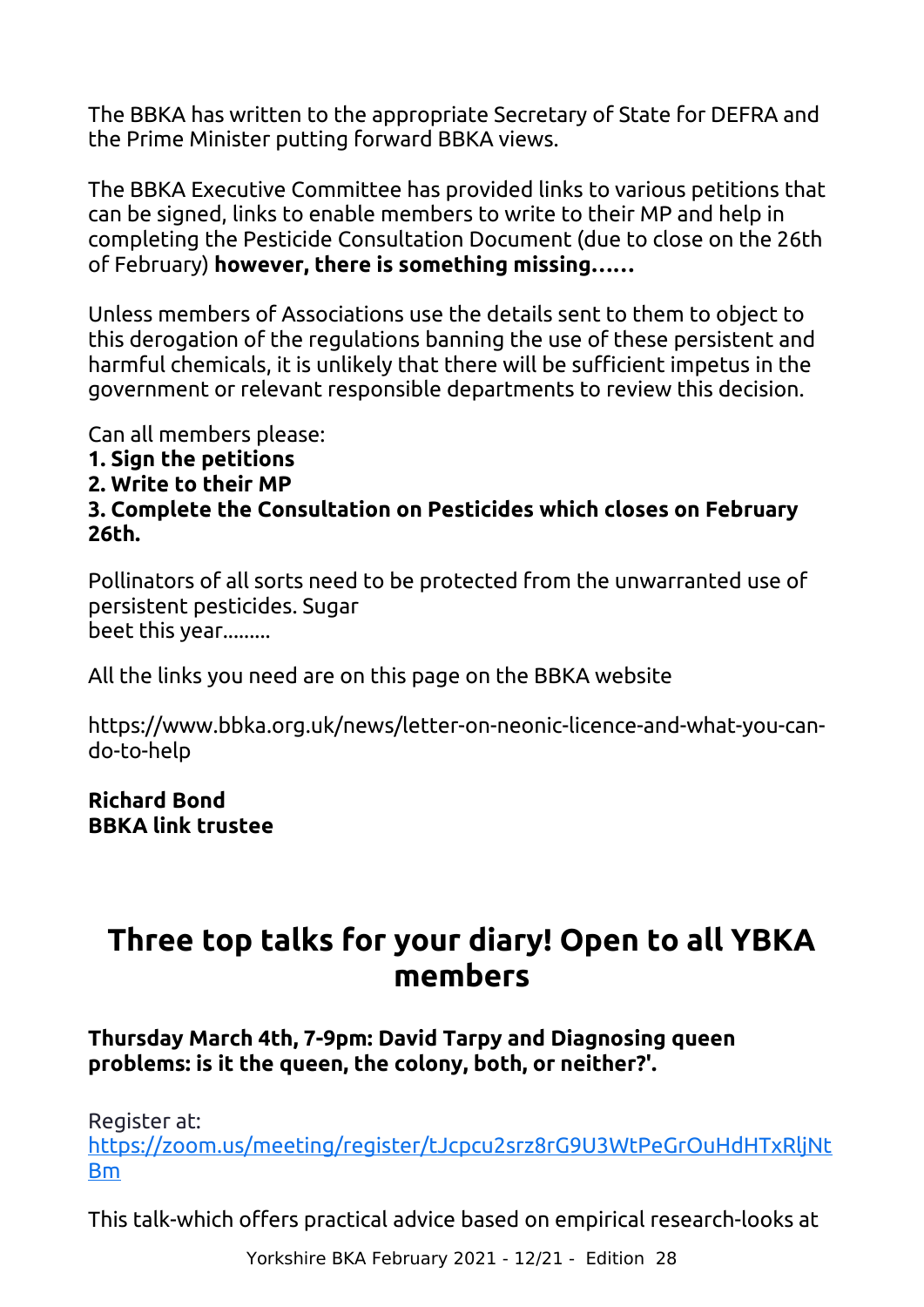different symptoms and deciding whether or not the problem is the queen's fault. A lesson in showing how we blame the queen way more often than is actually her fault!

David has been a Professor of Entomology and the Extension Apiculturist at North Carolina State University since 2003. His research interests focus on the biology and behaviour of honeybee queens to better improve the overall health of queens and their colonies. His work has provided some of the best empirical evidence that multiple mating by queens confers multiple and significant benefits to colonies through increased genetic diversity of their nest mates, particularly through increased tolerance to numerous diseases.

#### **Thursday, March 18th, 7-9pm: Dr Jamie Ellis and Mating biology of the honeybee**

Register

at: [https://zoom.us/meeting/register/tJcrfu2vqz0uHtOowabI7tRjyAKor\\_M](https://zoom.us/meeting/register/tJcrfu2vqz0uHtOowabI7tRjyAKor_M4Xodx) [4Xodx](https://zoom.us/meeting/register/tJcrfu2vqz0uHtOowabI7tRjyAKor_M4Xodx)

Individual honeybees and honey bee colonies both reproduce. In this lecture, you will learn about the mating and reproductive habits of queen and drone honeybees. The reproduction of individual bees will be placed in a larger context with that of colony-level reproduction, a feat accomplished by the swarm.

Dr Jamie Ellis is the Gahan Endowed Professor of Entomology in the Department of Entomology and Nematology at the University of Florida. He has a BS degree in Biology from the University of Georgia (USA) and a PhD in Entomology from Rhodes University in South Africa. At the University of Florida, Jamie has responsibilities in extension, instruction and research. Regarding his extension work, Jamie created the UF, South Florida, and Caribbean Bee Colleges, and the UF Master Beekeeper Program. As an instructor, Jamie supervises PhD and Masters students. Currently, Jamie and his team have over 30 active research projects in the fields of honey bee husbandry, conservation and ecology, and integrated crop pollination

#### **Thursday, April 1st, 7-9pm: Randy Oliver** and **Reading the combs - Understanding bee biology over the course of a season**

#### Register at: [https://zoom.us/meeting/register/tJIlf-6rpjkuHNWqKB-](http://link.membershipservices.org.uk/ls/click?upn=qlsqTDJUhdcbONin573Wnondis-2FDIwgDkpsYponHw0NY3OZhiX79M1ataAvpGgILQHHe-2BXZwiybEfqqovBuNqvTOQtfrlXY4T-2BV0AqumFag-3D7Ey__bgi3AGppfn28x1zoxkJT2LpajmbiQ1hg2Yq07jNAb9gzJW-2FHQekJJM4eNWCVMacwDE-2FcspJgqzWmhpq8of-2B9A6Q8eqURQ3wF3urLsi4s6rA7Z77PQmyUQ6IFVw5XCMnvF4xnCOMeMlUxrjVs6CgkISiBE28xM9HDZ6VQgGoNYmltAuxxuoA2bmKJsq08YLqlG7U3-2BMd2iqyha0aM9YGloZU1A72f5gRvlSF76HrEwfWbIUm38-2FEtfregjlk2-2BSLft2Zoy75kyVzvzOnb606ksDTkSyIeGDjoEAxUBYlKfaXiWflasV9VtJ0pZQyy4NJT)[MJtFf7cveUg-VOJ62](http://link.membershipservices.org.uk/ls/click?upn=qlsqTDJUhdcbONin573Wnondis-2FDIwgDkpsYponHw0NY3OZhiX79M1ataAvpGgILQHHe-2BXZwiybEfqqovBuNqvTOQtfrlXY4T-2BV0AqumFag-3D7Ey__bgi3AGppfn28x1zoxkJT2LpajmbiQ1hg2Yq07jNAb9gzJW-2FHQekJJM4eNWCVMacwDE-2FcspJgqzWmhpq8of-2B9A6Q8eqURQ3wF3urLsi4s6rA7Z77PQmyUQ6IFVw5XCMnvF4xnCOMeMlUxrjVs6CgkISiBE28xM9HDZ6VQgGoNYmltAuxxuoA2bmKJsq08YLqlG7U3-2BMd2iqyha0aM9YGloZU1A72f5gRvlSF76HrEwfWbIUm38-2FEtfregjlk2-2BSLft2Zoy75kyVzvzOnb606ksDTkSyIeGDjoEAxUBYlKfaXiWflasV9VtJ0pZQyy4NJT)

By acquiring a better understanding of the biology of bees, nutrition, parasites, and pathogens over the course of the season, and by learning to "read the combs," the beekeeper can then make better informed management decisions adapted to his/her particular situation.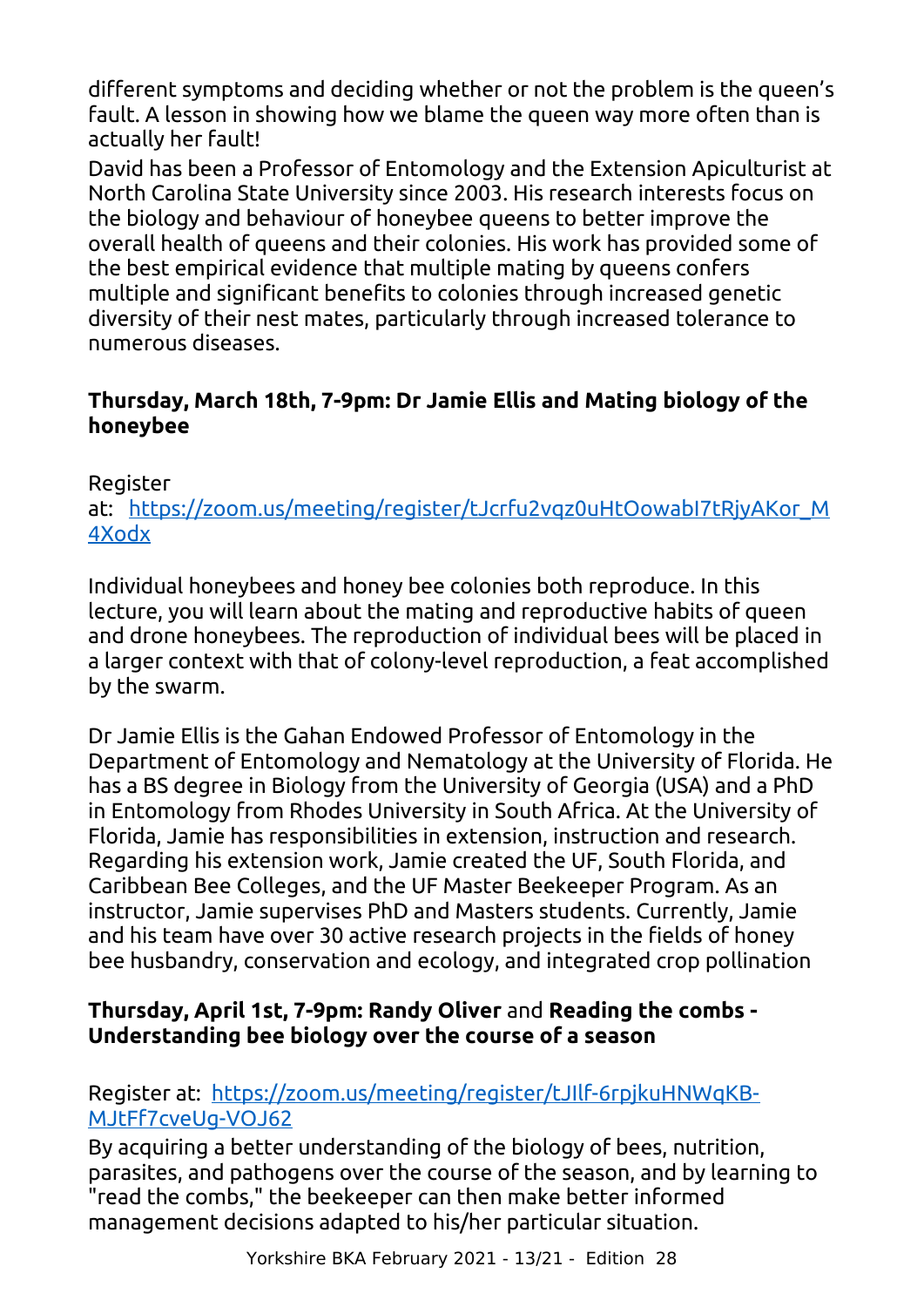Randy runs the not-for-profit website [Scientificbeekeeping.com](http://link.membershipservices.org.uk/ls/click?upn=VOcjWEeGD1xYN1SiXUf7v8gs9U9PxNSxHSGdROB5o-2BMBsa-2FhlKsLxpDiweOAKick32Au_bgi3AGppfn28x1zoxkJT2LpajmbiQ1hg2Yq07jNAb9gzJW-2FHQekJJM4eNWCVMacwDE-2FcspJgqzWmhpq8of-2B9A6Q8eqURQ3wF3urLsi4s6rA7Z77PQmyUQ6IFVw5XCMnvF4xnCOMeMlUxrjVs6CgkISiBE28xM9HDZ6VQgGoNYmlbT0LdGa1z4zASQkFmkpL1UV7Nf5-2FF-2BsSHCYA2DGduHr7l3zi085WyFTfXyGAOhf63JrssyGwsuYpTW3lh-2FXzchb0FMd67M9HLXMQdE-2BQipbnitFaiI3vkzAdnCRpbjwPDyNgRojJe9f8sbO4KpUnR) with the aim of providing evidence-based and scientifically-verified explanations of the biological processes occurring in the hive, as well as the effects of various management options allowing the beekeeper to make informed practical management decisions. Based in California, Randy has been a regular contributor to the American Bee Journal since 2006 and aims to provide beekeepers with a resource of readable and straightforward information on how to practice good bee husbandry, and exercise environmental and community responsibility.

#### **Clare McGettigan: Education and Training YBKA (education@ybka.org.uk)**

## <span id="page-13-0"></span>**[YBKA CALENDAR 2021/22](http://link.membershipservices.org.uk/ls/click?upn=VOcjWEeGD1xYN1SiXUf7v8gs9U9PxNSxHSGdROB5o-2BMBsa-2FhlKsLxpDiweOAKick32Au_bgi3AGppfn28x1zoxkJT2LpajmbiQ1hg2Yq07jNAb9gzJW-2FHQekJJM4eNWCVMacwDE-2FcspJgqzWmhpq8of-2B9A6Q8eqURQ3wF3urLsi4s6rA7Z77PQmyUQ6IFVw5XCMnvF4xnCOMeMlUxrjVs6CgkISiBE28xM9HDZ6VQgGoNYmlbT0LdGa1z4zASQkFmkpL1UV7Nf5-2FF-2BsSHCYA2DGduHr7l3zi085WyFTfXyGAOhf63JrssyGwsuYpTW3lh-2FXzchb0FMd67M9HLXMQdE-2BQipbnitFaiI3vkzAdnCRpbjwPDyNgRojJe9f8sbO4KpUnR)**

Friday 8th [January: GPC Meeting 6pm \(Zoom\)](http://link.membershipservices.org.uk/ls/click?upn=VOcjWEeGD1xYN1SiXUf7v8gs9U9PxNSxHSGdROB5o-2BMBsa-2FhlKsLxpDiweOAKick32Au_bgi3AGppfn28x1zoxkJT2LpajmbiQ1hg2Yq07jNAb9gzJW-2FHQekJJM4eNWCVMacwDE-2FcspJgqzWmhpq8of-2B9A6Q8eqURQ3wF3urLsi4s6rA7Z77PQmyUQ6IFVw5XCMnvF4xnCOMeMlUxrjVs6CgkISiBE28xM9HDZ6VQgGoNYmlbT0LdGa1z4zASQkFmkpL1UV7Nf5-2FF-2BsSHCYA2DGduHr7l3zi085WyFTfXyGAOhf63JrssyGwsuYpTW3lh-2FXzchb0FMd67M9HLXMQdE-2BQipbnitFaiI3vkzAdnCRpbjwPDyNgRojJe9f8sbO4KpUnR) Saturday 16<sup>th</sup> [January: BBKA virtual ADM 10am](http://link.membershipservices.org.uk/ls/click?upn=VOcjWEeGD1xYN1SiXUf7v8gs9U9PxNSxHSGdROB5o-2BMBsa-2FhlKsLxpDiweOAKick32Au_bgi3AGppfn28x1zoxkJT2LpajmbiQ1hg2Yq07jNAb9gzJW-2FHQekJJM4eNWCVMacwDE-2FcspJgqzWmhpq8of-2B9A6Q8eqURQ3wF3urLsi4s6rA7Z77PQmyUQ6IFVw5XCMnvF4xnCOMeMlUxrjVs6CgkISiBE28xM9HDZ6VQgGoNYmlbT0LdGa1z4zASQkFmkpL1UV7Nf5-2FF-2BsSHCYA2DGduHr7l3zi085WyFTfXyGAOhf63JrssyGwsuYpTW3lh-2FXzchb0FMd67M9HLXMQdE-2BQipbnitFaiI3vkzAdnCRpbjwPDyNgRojJe9f8sbO4KpUnR) Sunday 31<sup>st</sup> [January: Closing date for new entries for BBKA April exams](http://link.membershipservices.org.uk/ls/click?upn=VOcjWEeGD1xYN1SiXUf7v8gs9U9PxNSxHSGdROB5o-2BMBsa-2FhlKsLxpDiweOAKick32Au_bgi3AGppfn28x1zoxkJT2LpajmbiQ1hg2Yq07jNAb9gzJW-2FHQekJJM4eNWCVMacwDE-2FcspJgqzWmhpq8of-2B9A6Q8eqURQ3wF3urLsi4s6rA7Z77PQmyUQ6IFVw5XCMnvF4xnCOMeMlUxrjVs6CgkISiBE28xM9HDZ6VQgGoNYmlbT0LdGa1z4zASQkFmkpL1UV7Nf5-2FF-2BsSHCYA2DGduHr7l3zi085WyFTfXyGAOhf63JrssyGwsuYpTW3lh-2FXzchb0FMd67M9HLXMQdE-2BQipbnitFaiI3vkzAdnCRpbjwPDyNgRojJe9f8sbO4KpUnR) Friday 12<sup>th</sup> [March: GPC Meeting 6pm \(Zoom\)](http://link.membershipservices.org.uk/ls/click?upn=VOcjWEeGD1xYN1SiXUf7v8gs9U9PxNSxHSGdROB5o-2BMBsa-2FhlKsLxpDiweOAKick32Au_bgi3AGppfn28x1zoxkJT2LpajmbiQ1hg2Yq07jNAb9gzJW-2FHQekJJM4eNWCVMacwDE-2FcspJgqzWmhpq8of-2B9A6Q8eqURQ3wF3urLsi4s6rA7Z77PQmyUQ6IFVw5XCMnvF4xnCOMeMlUxrjVs6CgkISiBE28xM9HDZ6VQgGoNYmlbT0LdGa1z4zASQkFmkpL1UV7Nf5-2FF-2BsSHCYA2DGduHr7l3zi085WyFTfXyGAOhf63JrssyGwsuYpTW3lh-2FXzchb0FMd67M9HLXMQdE-2BQipbnitFaiI3vkzAdnCRpbjwPDyNgRojJe9f8sbO4KpUnR) Saturday 13th [March: Beetradex \(Sandown Park – postponed, watch website\)](http://link.membershipservices.org.uk/ls/click?upn=VOcjWEeGD1xYN1SiXUf7v8gs9U9PxNSxHSGdROB5o-2BMBsa-2FhlKsLxpDiweOAKick32Au_bgi3AGppfn28x1zoxkJT2LpajmbiQ1hg2Yq07jNAb9gzJW-2FHQekJJM4eNWCVMacwDE-2FcspJgqzWmhpq8of-2B9A6Q8eqURQ3wF3urLsi4s6rA7Z77PQmyUQ6IFVw5XCMnvF4xnCOMeMlUxrjVs6CgkISiBE28xM9HDZ6VQgGoNYmlbT0LdGa1z4zASQkFmkpL1UV7Nf5-2FF-2BsSHCYA2DGduHr7l3zi085WyFTfXyGAOhf63JrssyGwsuYpTW3lh-2FXzchb0FMd67M9HLXMQdE-2BQipbnitFaiI3vkzAdnCRpbjwPDyNgRojJe9f8sbO4KpUnR) Saturday 20<sup>th</sup> and Sunday 21<sup>st</sup> [March: Training for invigilators and candidates](http://link.membershipservices.org.uk/ls/click?upn=VOcjWEeGD1xYN1SiXUf7v8gs9U9PxNSxHSGdROB5o-2BMBsa-2FhlKsLxpDiweOAKick32Au_bgi3AGppfn28x1zoxkJT2LpajmbiQ1hg2Yq07jNAb9gzJW-2FHQekJJM4eNWCVMacwDE-2FcspJgqzWmhpq8of-2B9A6Q8eqURQ3wF3urLsi4s6rA7Z77PQmyUQ6IFVw5XCMnvF4xnCOMeMlUxrjVs6CgkISiBE28xM9HDZ6VQgGoNYmlbT0LdGa1z4zASQkFmkpL1UV7Nf5-2FF-2BsSHCYA2DGduHr7l3zi085WyFTfXyGAOhf63JrssyGwsuYpTW3lh-2FXzchb0FMd67M9HLXMQdE-2BQipbnitFaiI3vkzAdnCRpbjwPDyNgRojJe9f8sbO4KpUnR) [for BBKA on-line Modules Exams \(details tbc\)](http://link.membershipservices.org.uk/ls/click?upn=VOcjWEeGD1xYN1SiXUf7v8gs9U9PxNSxHSGdROB5o-2BMBsa-2FhlKsLxpDiweOAKick32Au_bgi3AGppfn28x1zoxkJT2LpajmbiQ1hg2Yq07jNAb9gzJW-2FHQekJJM4eNWCVMacwDE-2FcspJgqzWmhpq8of-2B9A6Q8eqURQ3wF3urLsi4s6rA7Z77PQmyUQ6IFVw5XCMnvF4xnCOMeMlUxrjVs6CgkISiBE28xM9HDZ6VQgGoNYmlbT0LdGa1z4zASQkFmkpL1UV7Nf5-2FF-2BsSHCYA2DGduHr7l3zi085WyFTfXyGAOhf63JrssyGwsuYpTW3lh-2FXzchb0FMd67M9HLXMQdE-2BQipbnitFaiI3vkzAdnCRpbjwPDyNgRojJe9f8sbO4KpUnR) Saturday 27th [March: YBKA Delegates Meeting 10am \(Zoom\)](http://link.membershipservices.org.uk/ls/click?upn=VOcjWEeGD1xYN1SiXUf7v8gs9U9PxNSxHSGdROB5o-2BMBsa-2FhlKsLxpDiweOAKick32Au_bgi3AGppfn28x1zoxkJT2LpajmbiQ1hg2Yq07jNAb9gzJW-2FHQekJJM4eNWCVMacwDE-2FcspJgqzWmhpq8of-2B9A6Q8eqURQ3wF3urLsi4s6rA7Z77PQmyUQ6IFVw5XCMnvF4xnCOMeMlUxrjVs6CgkISiBE28xM9HDZ6VQgGoNYmlbT0LdGa1z4zASQkFmkpL1UV7Nf5-2FF-2BsSHCYA2DGduHr7l3zi085WyFTfXyGAOhf63JrssyGwsuYpTW3lh-2FXzchb0FMd67M9HLXMQdE-2BQipbnitFaiI3vkzAdnCRpbjwPDyNgRojJe9f8sbO4KpUnR) Friday  $16<sup>th</sup>$  to Sunday 18<sup>th</sup> [April: BBKA Spring Convention \(virtual event – see](http://link.membershipservices.org.uk/ls/click?upn=VOcjWEeGD1xYN1SiXUf7v8gs9U9PxNSxHSGdROB5o-2BMBsa-2FhlKsLxpDiweOAKick32Au_bgi3AGppfn28x1zoxkJT2LpajmbiQ1hg2Yq07jNAb9gzJW-2FHQekJJM4eNWCVMacwDE-2FcspJgqzWmhpq8of-2B9A6Q8eqURQ3wF3urLsi4s6rA7Z77PQmyUQ6IFVw5XCMnvF4xnCOMeMlUxrjVs6CgkISiBE28xM9HDZ6VQgGoNYmlbT0LdGa1z4zASQkFmkpL1UV7Nf5-2FF-2BsSHCYA2DGduHr7l3zi085WyFTfXyGAOhf63JrssyGwsuYpTW3lh-2FXzchb0FMd67M9HLXMQdE-2BQipbnitFaiI3vkzAdnCRpbjwPDyNgRojJe9f8sbO4KpUnR) [BBKA website\)](http://link.membershipservices.org.uk/ls/click?upn=VOcjWEeGD1xYN1SiXUf7v8gs9U9PxNSxHSGdROB5o-2BMBsa-2FhlKsLxpDiweOAKick32Au_bgi3AGppfn28x1zoxkJT2LpajmbiQ1hg2Yq07jNAb9gzJW-2FHQekJJM4eNWCVMacwDE-2FcspJgqzWmhpq8of-2B9A6Q8eqURQ3wF3urLsi4s6rA7Z77PQmyUQ6IFVw5XCMnvF4xnCOMeMlUxrjVs6CgkISiBE28xM9HDZ6VQgGoNYmlbT0LdGa1z4zASQkFmkpL1UV7Nf5-2FF-2BsSHCYA2DGduHr7l3zi085WyFTfXyGAOhf63JrssyGwsuYpTW3lh-2FXzchb0FMd67M9HLXMQdE-2BQipbnitFaiI3vkzAdnCRpbjwPDyNgRojJe9f8sbO4KpUnR) Saturday 24th [April: BBKA Modules Exams \(on-line only\)](http://link.membershipservices.org.uk/ls/click?upn=VOcjWEeGD1xYN1SiXUf7v8gs9U9PxNSxHSGdROB5o-2BMBsa-2FhlKsLxpDiweOAKick32Au_bgi3AGppfn28x1zoxkJT2LpajmbiQ1hg2Yq07jNAb9gzJW-2FHQekJJM4eNWCVMacwDE-2FcspJgqzWmhpq8of-2B9A6Q8eqURQ3wF3urLsi4s6rA7Z77PQmyUQ6IFVw5XCMnvF4xnCOMeMlUxrjVs6CgkISiBE28xM9HDZ6VQgGoNYmlbT0LdGa1z4zASQkFmkpL1UV7Nf5-2FF-2BsSHCYA2DGduHr7l3zi085WyFTfXyGAOhf63JrssyGwsuYpTW3lh-2FXzchb0FMd67M9HLXMQdE-2BQipbnitFaiI3vkzAdnCRpbjwPDyNgRojJe9f8sbO4KpUnR) Friday 14th [May: GPC Meeting 6pm \(venue/medium - tbc\)](http://link.membershipservices.org.uk/ls/click?upn=VOcjWEeGD1xYN1SiXUf7v8gs9U9PxNSxHSGdROB5o-2BMBsa-2FhlKsLxpDiweOAKick32Au_bgi3AGppfn28x1zoxkJT2LpajmbiQ1hg2Yq07jNAb9gzJW-2FHQekJJM4eNWCVMacwDE-2FcspJgqzWmhpq8of-2B9A6Q8eqURQ3wF3urLsi4s6rA7Z77PQmyUQ6IFVw5XCMnvF4xnCOMeMlUxrjVs6CgkISiBE28xM9HDZ6VQgGoNYmlbT0LdGa1z4zASQkFmkpL1UV7Nf5-2FF-2BsSHCYA2DGduHr7l3zi085WyFTfXyGAOhf63JrssyGwsuYpTW3lh-2FXzchb0FMd67M9HLXMQdE-2BQipbnitFaiI3vkzAdnCRpbjwPDyNgRojJe9f8sbO4KpUnR) Tuesday 13<sup>th</sup> to Thursday 15<sup>th</sup> July: Great Yorkshire Show (Harrogate [Showground- tbc\)](http://link.membershipservices.org.uk/ls/click?upn=VOcjWEeGD1xYN1SiXUf7v8gs9U9PxNSxHSGdROB5o-2BMBsa-2FhlKsLxpDiweOAKick32Au_bgi3AGppfn28x1zoxkJT2LpajmbiQ1hg2Yq07jNAb9gzJW-2FHQekJJM4eNWCVMacwDE-2FcspJgqzWmhpq8of-2B9A6Q8eqURQ3wF3urLsi4s6rA7Z77PQmyUQ6IFVw5XCMnvF4xnCOMeMlUxrjVs6CgkISiBE28xM9HDZ6VQgGoNYmlbT0LdGa1z4zASQkFmkpL1UV7Nf5-2FF-2BsSHCYA2DGduHr7l3zi085WyFTfXyGAOhf63JrssyGwsuYpTW3lh-2FXzchb0FMd67M9HLXMQdE-2BQipbnitFaiI3vkzAdnCRpbjwPDyNgRojJe9f8sbO4KpUnR) Friday  $16<sup>th</sup>$  July: GPC Meeting 6pm (venue/medium – tbc) Friday 17th [September: GPC Meeting 6pm \(venue/medium – tbc\)](http://link.membershipservices.org.uk/ls/click?upn=VOcjWEeGD1xYN1SiXUf7v8gs9U9PxNSxHSGdROB5o-2BMBsa-2FhlKsLxpDiweOAKick32Au_bgi3AGppfn28x1zoxkJT2LpajmbiQ1hg2Yq07jNAb9gzJW-2FHQekJJM4eNWCVMacwDE-2FcspJgqzWmhpq8of-2B9A6Q8eqURQ3wF3urLsi4s6rA7Z77PQmyUQ6IFVw5XCMnvF4xnCOMeMlUxrjVs6CgkISiBE28xM9HDZ6VQgGoNYmlbT0LdGa1z4zASQkFmkpL1UV7Nf5-2FF-2BsSHCYA2DGduHr7l3zi085WyFTfXyGAOhf63JrssyGwsuYpTW3lh-2FXzchb0FMd67M9HLXMQdE-2BQipbnitFaiI3vkzAdnCRpbjwPDyNgRojJe9f8sbO4KpUnR) Friday 15th [October: GPC Meeting 6pm \(venue/medium – tbc\)](http://link.membershipservices.org.uk/ls/click?upn=VOcjWEeGD1xYN1SiXUf7v8gs9U9PxNSxHSGdROB5o-2BMBsa-2FhlKsLxpDiweOAKick32Au_bgi3AGppfn28x1zoxkJT2LpajmbiQ1hg2Yq07jNAb9gzJW-2FHQekJJM4eNWCVMacwDE-2FcspJgqzWmhpq8of-2B9A6Q8eqURQ3wF3urLsi4s6rA7Z77PQmyUQ6IFVw5XCMnvF4xnCOMeMlUxrjVs6CgkISiBE28xM9HDZ6VQgGoNYmlbT0LdGa1z4zASQkFmkpL1UV7Nf5-2FF-2BsSHCYA2DGduHr7l3zi085WyFTfXyGAOhf63JrssyGwsuYpTW3lh-2FXzchb0FMd67M9HLXMQdE-2BQipbnitFaiI3vkzAdnCRpbjwPDyNgRojJe9f8sbO4KpUnR) Thursday 21<sup>st</sup> to Saturday 23<sup>rd</sup> October: National Honey Show (Sandown [Park – tbc\)](http://link.membershipservices.org.uk/ls/click?upn=VOcjWEeGD1xYN1SiXUf7v8gs9U9PxNSxHSGdROB5o-2BMBsa-2FhlKsLxpDiweOAKick32Au_bgi3AGppfn28x1zoxkJT2LpajmbiQ1hg2Yq07jNAb9gzJW-2FHQekJJM4eNWCVMacwDE-2FcspJgqzWmhpq8of-2B9A6Q8eqURQ3wF3urLsi4s6rA7Z77PQmyUQ6IFVw5XCMnvF4xnCOMeMlUxrjVs6CgkISiBE28xM9HDZ6VQgGoNYmlbT0LdGa1z4zASQkFmkpL1UV7Nf5-2FF-2BsSHCYA2DGduHr7l3zi085WyFTfXyGAOhf63JrssyGwsuYpTW3lh-2FXzchb0FMd67M9HLXMQdE-2BQipbnitFaiI3vkzAdnCRpbjwPDyNgRojJe9f8sbO4KpUnR) Saturday 6<sup>th</sup> and Sunday 7<sup>th</sup> November: Cosmetics Workshops with Dr Sara [Robb \(tbc\)](http://link.membershipservices.org.uk/ls/click?upn=VOcjWEeGD1xYN1SiXUf7v8gs9U9PxNSxHSGdROB5o-2BMBsa-2FhlKsLxpDiweOAKick32Au_bgi3AGppfn28x1zoxkJT2LpajmbiQ1hg2Yq07jNAb9gzJW-2FHQekJJM4eNWCVMacwDE-2FcspJgqzWmhpq8of-2B9A6Q8eqURQ3wF3urLsi4s6rA7Z77PQmyUQ6IFVw5XCMnvF4xnCOMeMlUxrjVs6CgkISiBE28xM9HDZ6VQgGoNYmlbT0LdGa1z4zASQkFmkpL1UV7Nf5-2FF-2BsSHCYA2DGduHr7l3zi085WyFTfXyGAOhf63JrssyGwsuYpTW3lh-2FXzchb0FMd67M9HLXMQdE-2BQipbnitFaiI3vkzAdnCRpbjwPDyNgRojJe9f8sbO4KpUnR) Saturday 13th [November: BBKA Modules Examinations \(venue/medium tbc\)](http://link.membershipservices.org.uk/ls/click?upn=VOcjWEeGD1xYN1SiXUf7v8gs9U9PxNSxHSGdROB5o-2BMBsa-2FhlKsLxpDiweOAKick32Au_bgi3AGppfn28x1zoxkJT2LpajmbiQ1hg2Yq07jNAb9gzJW-2FHQekJJM4eNWCVMacwDE-2FcspJgqzWmhpq8of-2B9A6Q8eqURQ3wF3urLsi4s6rA7Z77PQmyUQ6IFVw5XCMnvF4xnCOMeMlUxrjVs6CgkISiBE28xM9HDZ6VQgGoNYmlbT0LdGa1z4zASQkFmkpL1UV7Nf5-2FF-2BsSHCYA2DGduHr7l3zi085WyFTfXyGAOhf63JrssyGwsuYpTW3lh-2FXzchb0FMd67M9HLXMQdE-2BQipbnitFaiI3vkzAdnCRpbjwPDyNgRojJe9f8sbO4KpUnR) Saturday 27th [November: YBKA AGM \(venue/medium - tbc\)](http://link.membershipservices.org.uk/ls/click?upn=VOcjWEeGD1xYN1SiXUf7v8gs9U9PxNSxHSGdROB5o-2BMBsa-2FhlKsLxpDiweOAKick32Au_bgi3AGppfn28x1zoxkJT2LpajmbiQ1hg2Yq07jNAb9gzJW-2FHQekJJM4eNWCVMacwDE-2FcspJgqzWmhpq8of-2B9A6Q8eqURQ3wF3urLsi4s6rA7Z77PQmyUQ6IFVw5XCMnvF4xnCOMeMlUxrjVs6CgkISiBE28xM9HDZ6VQgGoNYmlbT0LdGa1z4zASQkFmkpL1UV7Nf5-2FF-2BsSHCYA2DGduHr7l3zi085WyFTfXyGAOhf63JrssyGwsuYpTW3lh-2FXzchb0FMd67M9HLXMQdE-2BQipbnitFaiI3vkzAdnCRpbjwPDyNgRojJe9f8sbO4KpUnR)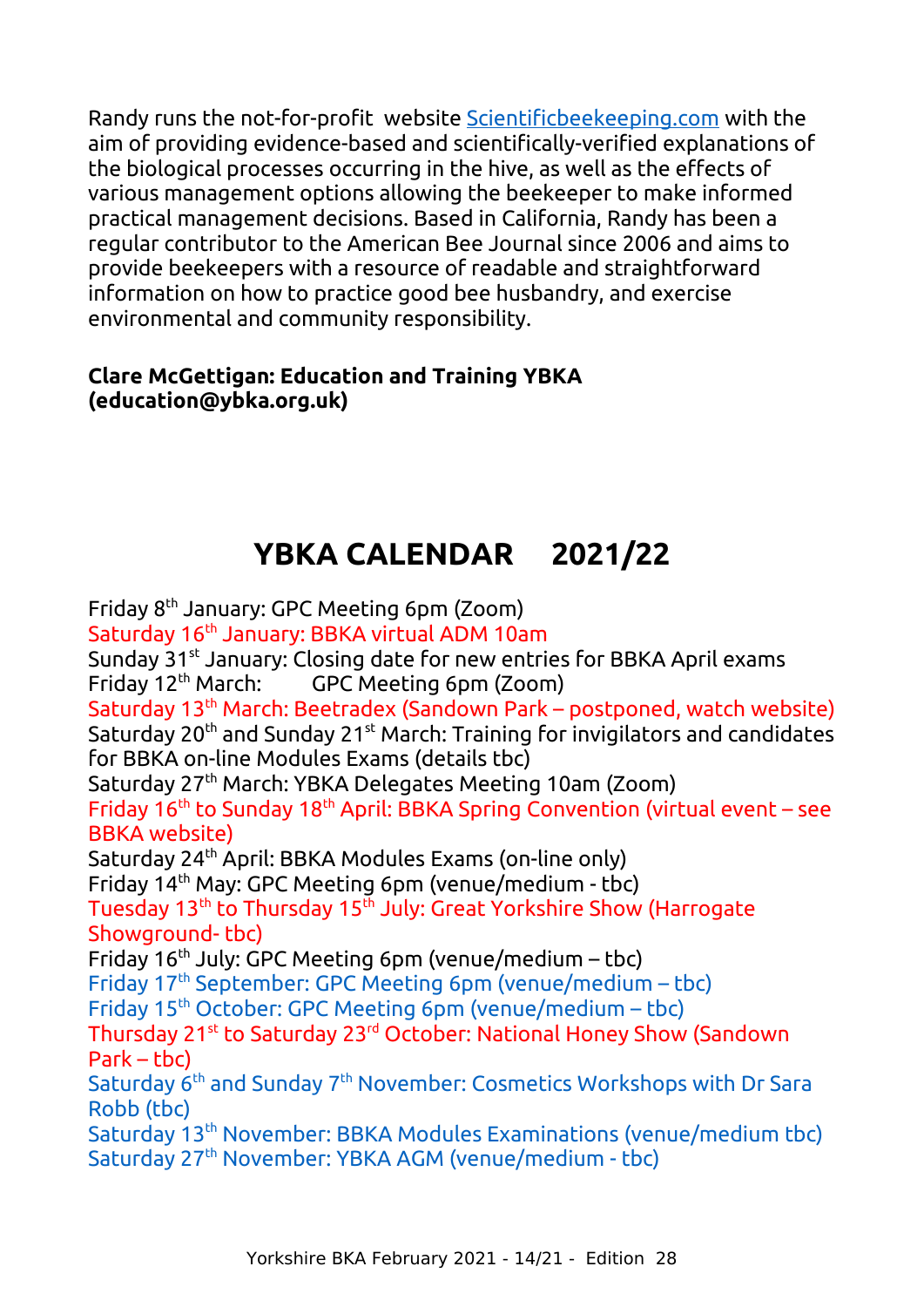## **[Committee Details](http://link.membershipservices.org.uk/ls/click?upn=VOcjWEeGD1xYN1SiXUf7v8gs9U9PxNSxHSGdROB5o-2BMBsa-2FhlKsLxpDiweOAKick32Au_bgi3AGppfn28x1zoxkJT2LpajmbiQ1hg2Yq07jNAb9gzJW-2FHQekJJM4eNWCVMacwDE-2FcspJgqzWmhpq8of-2B9A6Q8eqURQ3wF3urLsi4s6rA7Z77PQmyUQ6IFVw5XCMnvF4xnCOMeMlUxrjVs6CgkISiBE28xM9HDZ6VQgGoNYmlbT0LdGa1z4zASQkFmkpL1UV7Nf5-2FF-2BsSHCYA2DGduHr7l3zi085WyFTfXyGAOhf63JrssyGwsuYpTW3lh-2FXzchb0FMd67M9HLXMQdE-2BQipbnitFaiI3vkzAdnCRpbjwPDyNgRojJe9f8sbO4KpUnR)**

<span id="page-14-1"></span>[Dave Shannon is Chair of YBKA](http://link.membershipservices.org.uk/ls/click?upn=VOcjWEeGD1xYN1SiXUf7v8gs9U9PxNSxHSGdROB5o-2BMBsa-2FhlKsLxpDiweOAKick32Au_bgi3AGppfn28x1zoxkJT2LpajmbiQ1hg2Yq07jNAb9gzJW-2FHQekJJM4eNWCVMacwDE-2FcspJgqzWmhpq8of-2B9A6Q8eqURQ3wF3urLsi4s6rA7Z77PQmyUQ6IFVw5XCMnvF4xnCOMeMlUxrjVs6CgkISiBE28xM9HDZ6VQgGoNYmlbT0LdGa1z4zASQkFmkpL1UV7Nf5-2FF-2BsSHCYA2DGduHr7l3zi085WyFTfXyGAOhf63JrssyGwsuYpTW3lh-2FXzchb0FMd67M9HLXMQdE-2BQipbnitFaiI3vkzAdnCRpbjwPDyNgRojJe9f8sbO4KpUnR) [Mark Millard is Vice Chair](http://link.membershipservices.org.uk/ls/click?upn=VOcjWEeGD1xYN1SiXUf7v8gs9U9PxNSxHSGdROB5o-2BMBsa-2FhlKsLxpDiweOAKick32Au_bgi3AGppfn28x1zoxkJT2LpajmbiQ1hg2Yq07jNAb9gzJW-2FHQekJJM4eNWCVMacwDE-2FcspJgqzWmhpq8of-2B9A6Q8eqURQ3wF3urLsi4s6rA7Z77PQmyUQ6IFVw5XCMnvF4xnCOMeMlUxrjVs6CgkISiBE28xM9HDZ6VQgGoNYmlbT0LdGa1z4zASQkFmkpL1UV7Nf5-2FF-2BsSHCYA2DGduHr7l3zi085WyFTfXyGAOhf63JrssyGwsuYpTW3lh-2FXzchb0FMd67M9HLXMQdE-2BQipbnitFaiI3vkzAdnCRpbjwPDyNgRojJe9f8sbO4KpUnR) [Norbert Cooper continues as Treasurer](http://link.membershipservices.org.uk/ls/click?upn=VOcjWEeGD1xYN1SiXUf7v8gs9U9PxNSxHSGdROB5o-2BMBsa-2FhlKsLxpDiweOAKick32Au_bgi3AGppfn28x1zoxkJT2LpajmbiQ1hg2Yq07jNAb9gzJW-2FHQekJJM4eNWCVMacwDE-2FcspJgqzWmhpq8of-2B9A6Q8eqURQ3wF3urLsi4s6rA7Z77PQmyUQ6IFVw5XCMnvF4xnCOMeMlUxrjVs6CgkISiBE28xM9HDZ6VQgGoNYmlbT0LdGa1z4zASQkFmkpL1UV7Nf5-2FF-2BsSHCYA2DGduHr7l3zi085WyFTfXyGAOhf63JrssyGwsuYpTW3lh-2FXzchb0FMd67M9HLXMQdE-2BQipbnitFaiI3vkzAdnCRpbjwPDyNgRojJe9f8sbO4KpUnR) [Kirit Gorhandas is Examination and Assessments Officer](http://link.membershipservices.org.uk/ls/click?upn=VOcjWEeGD1xYN1SiXUf7v8gs9U9PxNSxHSGdROB5o-2BMBsa-2FhlKsLxpDiweOAKick32Au_bgi3AGppfn28x1zoxkJT2LpajmbiQ1hg2Yq07jNAb9gzJW-2FHQekJJM4eNWCVMacwDE-2FcspJgqzWmhpq8of-2B9A6Q8eqURQ3wF3urLsi4s6rA7Z77PQmyUQ6IFVw5XCMnvF4xnCOMeMlUxrjVs6CgkISiBE28xM9HDZ6VQgGoNYmlbT0LdGa1z4zASQkFmkpL1UV7Nf5-2FF-2BsSHCYA2DGduHr7l3zi085WyFTfXyGAOhf63JrssyGwsuYpTW3lh-2FXzchb0FMd67M9HLXMQdE-2BQipbnitFaiI3vkzAdnCRpbjwPDyNgRojJe9f8sbO4KpUnR)  [Clare McGettigan is Education Training Officer](http://link.membershipservices.org.uk/ls/click?upn=VOcjWEeGD1xYN1SiXUf7v8gs9U9PxNSxHSGdROB5o-2BMBsa-2FhlKsLxpDiweOAKick32Au_bgi3AGppfn28x1zoxkJT2LpajmbiQ1hg2Yq07jNAb9gzJW-2FHQekJJM4eNWCVMacwDE-2FcspJgqzWmhpq8of-2B9A6Q8eqURQ3wF3urLsi4s6rA7Z77PQmyUQ6IFVw5XCMnvF4xnCOMeMlUxrjVs6CgkISiBE28xM9HDZ6VQgGoNYmlbT0LdGa1z4zASQkFmkpL1UV7Nf5-2FF-2BsSHCYA2DGduHr7l3zi085WyFTfXyGAOhf63JrssyGwsuYpTW3lh-2FXzchb0FMd67M9HLXMQdE-2BQipbnitFaiI3vkzAdnCRpbjwPDyNgRojJe9f8sbO4KpUnR)  [Linda Schofield is Secretary](http://link.membershipservices.org.uk/ls/click?upn=VOcjWEeGD1xYN1SiXUf7v8gs9U9PxNSxHSGdROB5o-2BMBsa-2FhlKsLxpDiweOAKick32Au_bgi3AGppfn28x1zoxkJT2LpajmbiQ1hg2Yq07jNAb9gzJW-2FHQekJJM4eNWCVMacwDE-2FcspJgqzWmhpq8of-2B9A6Q8eqURQ3wF3urLsi4s6rA7Z77PQmyUQ6IFVw5XCMnvF4xnCOMeMlUxrjVs6CgkISiBE28xM9HDZ6VQgGoNYmlbT0LdGa1z4zASQkFmkpL1UV7Nf5-2FF-2BsSHCYA2DGduHr7l3zi085WyFTfXyGAOhf63JrssyGwsuYpTW3lh-2FXzchb0FMd67M9HLXMQdE-2BQipbnitFaiI3vkzAdnCRpbjwPDyNgRojJe9f8sbO4KpUnR)  [Tony Jefferson is the YBKA Delegate to BBKA.](http://link.membershipservices.org.uk/ls/click?upn=VOcjWEeGD1xYN1SiXUf7v8gs9U9PxNSxHSGdROB5o-2BMBsa-2FhlKsLxpDiweOAKick32Au_bgi3AGppfn28x1zoxkJT2LpajmbiQ1hg2Yq07jNAb9gzJW-2FHQekJJM4eNWCVMacwDE-2FcspJgqzWmhpq8of-2B9A6Q8eqURQ3wF3urLsi4s6rA7Z77PQmyUQ6IFVw5XCMnvF4xnCOMeMlUxrjVs6CgkISiBE28xM9HDZ6VQgGoNYmlbT0LdGa1z4zASQkFmkpL1UV7Nf5-2FF-2BsSHCYA2DGduHr7l3zi085WyFTfXyGAOhf63JrssyGwsuYpTW3lh-2FXzchb0FMd67M9HLXMQdE-2BQipbnitFaiI3vkzAdnCRpbjwPDyNgRojJe9f8sbO4KpUnR) [Chris Barlow continues as Newsletter Editor](http://link.membershipservices.org.uk/ls/click?upn=VOcjWEeGD1xYN1SiXUf7v8gs9U9PxNSxHSGdROB5o-2BMBsa-2FhlKsLxpDiweOAKick32Au_bgi3AGppfn28x1zoxkJT2LpajmbiQ1hg2Yq07jNAb9gzJW-2FHQekJJM4eNWCVMacwDE-2FcspJgqzWmhpq8of-2B9A6Q8eqURQ3wF3urLsi4s6rA7Z77PQmyUQ6IFVw5XCMnvF4xnCOMeMlUxrjVs6CgkISiBE28xM9HDZ6VQgGoNYmlbT0LdGa1z4zASQkFmkpL1UV7Nf5-2FF-2BsSHCYA2DGduHr7l3zi085WyFTfXyGAOhf63JrssyGwsuYpTW3lh-2FXzchb0FMd67M9HLXMQdE-2BQipbnitFaiI3vkzAdnCRpbjwPDyNgRojJe9f8sbO4KpUnR) [David Lamont continues as YBKA Webmaster](http://link.membershipservices.org.uk/ls/click?upn=VOcjWEeGD1xYN1SiXUf7v8gs9U9PxNSxHSGdROB5o-2BMBsa-2FhlKsLxpDiweOAKick32Au_bgi3AGppfn28x1zoxkJT2LpajmbiQ1hg2Yq07jNAb9gzJW-2FHQekJJM4eNWCVMacwDE-2FcspJgqzWmhpq8of-2B9A6Q8eqURQ3wF3urLsi4s6rA7Z77PQmyUQ6IFVw5XCMnvF4xnCOMeMlUxrjVs6CgkISiBE28xM9HDZ6VQgGoNYmlbT0LdGa1z4zASQkFmkpL1UV7Nf5-2FF-2BsSHCYA2DGduHr7l3zi085WyFTfXyGAOhf63JrssyGwsuYpTW3lh-2FXzchb0FMd67M9HLXMQdE-2BQipbnitFaiI3vkzAdnCRpbjwPDyNgRojJe9f8sbO4KpUnR)

## **[Classified Adverts](http://link.membershipservices.org.uk/ls/click?upn=VOcjWEeGD1xYN1SiXUf7v8gs9U9PxNSxHSGdROB5o-2BMBsa-2FhlKsLxpDiweOAKick32Au_bgi3AGppfn28x1zoxkJT2LpajmbiQ1hg2Yq07jNAb9gzJW-2FHQekJJM4eNWCVMacwDE-2FcspJgqzWmhpq8of-2B9A6Q8eqURQ3wF3urLsi4s6rA7Z77PQmyUQ6IFVw5XCMnvF4xnCOMeMlUxrjVs6CgkISiBE28xM9HDZ6VQgGoNYmlbT0LdGa1z4zASQkFmkpL1UV7Nf5-2FF-2BsSHCYA2DGduHr7l3zi085WyFTfXyGAOhf63JrssyGwsuYpTW3lh-2FXzchb0FMd67M9HLXMQdE-2BQipbnitFaiI3vkzAdnCRpbjwPDyNgRojJe9f8sbO4KpUnR)**

[Do you have anything bee related for sale or are you wanting something](http://link.membershipservices.org.uk/ls/click?upn=VOcjWEeGD1xYN1SiXUf7v8gs9U9PxNSxHSGdROB5o-2BMBsa-2FhlKsLxpDiweOAKick32Au_bgi3AGppfn28x1zoxkJT2LpajmbiQ1hg2Yq07jNAb9gzJW-2FHQekJJM4eNWCVMacwDE-2FcspJgqzWmhpq8of-2B9A6Q8eqURQ3wF3urLsi4s6rA7Z77PQmyUQ6IFVw5XCMnvF4xnCOMeMlUxrjVs6CgkISiBE28xM9HDZ6VQgGoNYmlbT0LdGa1z4zASQkFmkpL1UV7Nf5-2FF-2BsSHCYA2DGduHr7l3zi085WyFTfXyGAOhf63JrssyGwsuYpTW3lh-2FXzchb0FMd67M9HLXMQdE-2BQipbnitFaiI3vkzAdnCRpbjwPDyNgRojJe9f8sbO4KpUnR)  [bee related? If so, please email newsletter@ybka.org.uk the editor for a](http://link.membershipservices.org.uk/ls/click?upn=VOcjWEeGD1xYN1SiXUf7v8gs9U9PxNSxHSGdROB5o-2BMBsa-2FhlKsLxpDiweOAKick32Au_bgi3AGppfn28x1zoxkJT2LpajmbiQ1hg2Yq07jNAb9gzJW-2FHQekJJM4eNWCVMacwDE-2FcspJgqzWmhpq8of-2B9A6Q8eqURQ3wF3urLsi4s6rA7Z77PQmyUQ6IFVw5XCMnvF4xnCOMeMlUxrjVs6CgkISiBE28xM9HDZ6VQgGoNYmlbT0LdGa1z4zASQkFmkpL1UV7Nf5-2FF-2BsSHCYA2DGduHr7l3zi085WyFTfXyGAOhf63JrssyGwsuYpTW3lh-2FXzchb0FMd67M9HLXMQdE-2BQipbnitFaiI3vkzAdnCRpbjwPDyNgRojJe9f8sbO4KpUnR)  [free sale or wanted listing](http://link.membershipservices.org.uk/ls/click?upn=VOcjWEeGD1xYN1SiXUf7v8gs9U9PxNSxHSGdROB5o-2BMBsa-2FhlKsLxpDiweOAKick32Au_bgi3AGppfn28x1zoxkJT2LpajmbiQ1hg2Yq07jNAb9gzJW-2FHQekJJM4eNWCVMacwDE-2FcspJgqzWmhpq8of-2B9A6Q8eqURQ3wF3urLsi4s6rA7Z77PQmyUQ6IFVw5XCMnvF4xnCOMeMlUxrjVs6CgkISiBE28xM9HDZ6VQgGoNYmlbT0LdGa1z4zASQkFmkpL1UV7Nf5-2FF-2BsSHCYA2DGduHr7l3zi085WyFTfXyGAOhf63JrssyGwsuYpTW3lh-2FXzchb0FMd67M9HLXMQdE-2BQipbnitFaiI3vkzAdnCRpbjwPDyNgRojJe9f8sbO4KpUnR)

<span id="page-14-0"></span>[Thorne's large, stainless steel steam wax extractor complete with steam](http://link.membershipservices.org.uk/ls/click?upn=VOcjWEeGD1xYN1SiXUf7v8gs9U9PxNSxHSGdROB5o-2BMBsa-2FhlKsLxpDiweOAKick32Au_bgi3AGppfn28x1zoxkJT2LpajmbiQ1hg2Yq07jNAb9gzJW-2FHQekJJM4eNWCVMacwDE-2FcspJgqzWmhpq8of-2B9A6Q8eqURQ3wF3urLsi4s6rA7Z77PQmyUQ6IFVw5XCMnvF4xnCOMeMlUxrjVs6CgkISiBE28xM9HDZ6VQgGoNYmlbT0LdGa1z4zASQkFmkpL1UV7Nf5-2FF-2BsSHCYA2DGduHr7l3zi085WyFTfXyGAOhf63JrssyGwsuYpTW3lh-2FXzchb0FMd67M9HLXMQdE-2BQipbnitFaiI3vkzAdnCRpbjwPDyNgRojJe9f8sbO4KpUnR)  [generator. Used a couple of times and in very good condition. A bit small for](http://link.membershipservices.org.uk/ls/click?upn=VOcjWEeGD1xYN1SiXUf7v8gs9U9PxNSxHSGdROB5o-2BMBsa-2FhlKsLxpDiweOAKick32Au_bgi3AGppfn28x1zoxkJT2LpajmbiQ1hg2Yq07jNAb9gzJW-2FHQekJJM4eNWCVMacwDE-2FcspJgqzWmhpq8of-2B9A6Q8eqURQ3wF3urLsi4s6rA7Z77PQmyUQ6IFVw5XCMnvF4xnCOMeMlUxrjVs6CgkISiBE28xM9HDZ6VQgGoNYmlbT0LdGa1z4zASQkFmkpL1UV7Nf5-2FF-2BsSHCYA2DGduHr7l3zi085WyFTfXyGAOhf63JrssyGwsuYpTW3lh-2FXzchb0FMd67M9HLXMQdE-2BQipbnitFaiI3vkzAdnCRpbjwPDyNgRojJe9f8sbO4KpUnR) my setup sadly. I'm looking for £250 or very near. On Thorne's site at £430. [Call Rich on 07801 847487 to view in Strensall York if interested.](http://link.membershipservices.org.uk/ls/click?upn=VOcjWEeGD1xYN1SiXUf7v8gs9U9PxNSxHSGdROB5o-2BMBsa-2FhlKsLxpDiweOAKick32Au_bgi3AGppfn28x1zoxkJT2LpajmbiQ1hg2Yq07jNAb9gzJW-2FHQekJJM4eNWCVMacwDE-2FcspJgqzWmhpq8of-2B9A6Q8eqURQ3wF3urLsi4s6rA7Z77PQmyUQ6IFVw5XCMnvF4xnCOMeMlUxrjVs6CgkISiBE28xM9HDZ6VQgGoNYmlbT0LdGa1z4zASQkFmkpL1UV7Nf5-2FF-2BsSHCYA2DGduHr7l3zi085WyFTfXyGAOhf63JrssyGwsuYpTW3lh-2FXzchb0FMd67M9HLXMQdE-2BQipbnitFaiI3vkzAdnCRpbjwPDyNgRojJe9f8sbO4KpUnR)





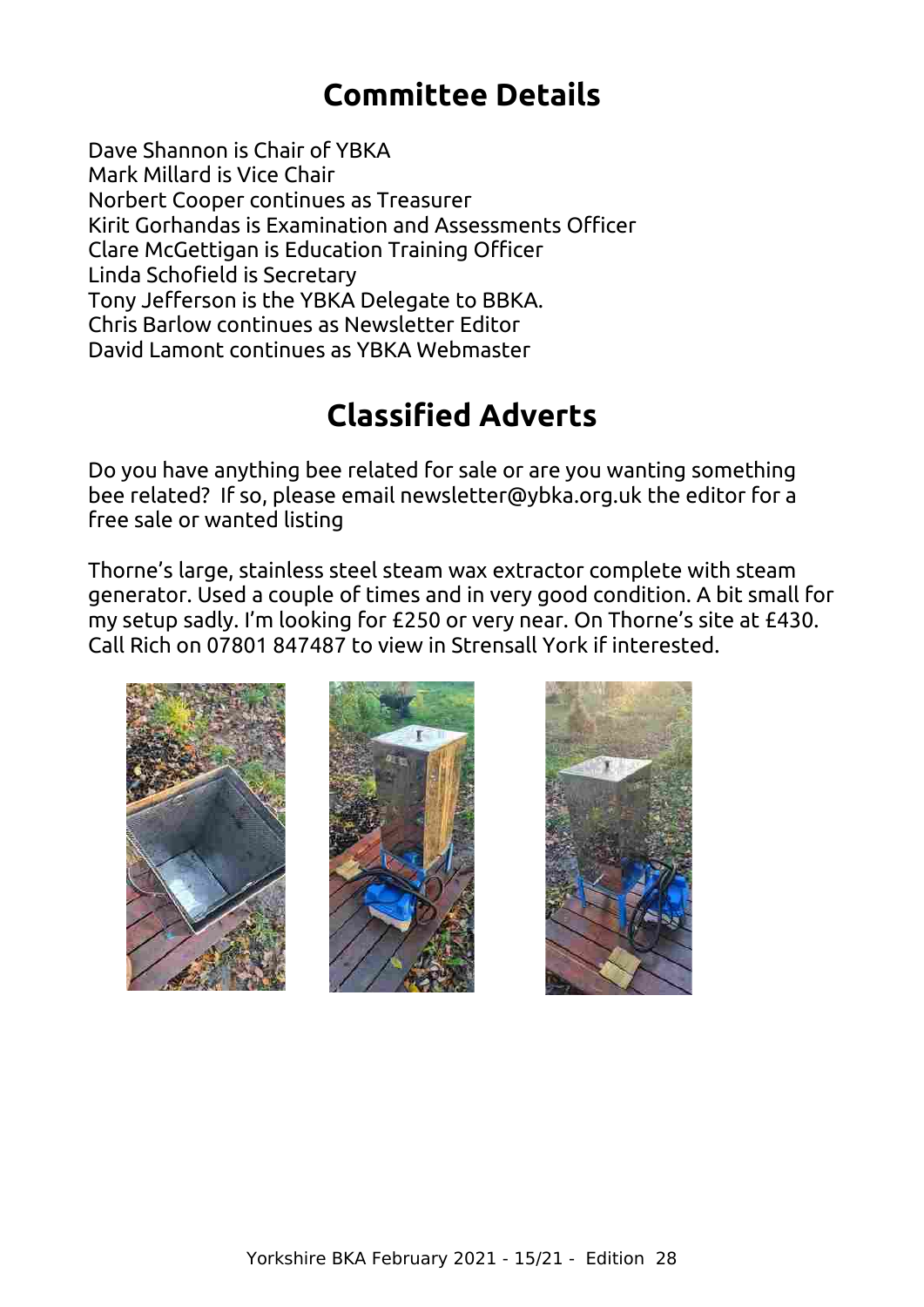## One magazine... a whole world of beekeeping

Featuring practice, research, beekeeping, beekeepers and the environment



**SUBSCRIBE TODAY** 

find cut more at ee-craft.com/rike

48 pages delivered monthly available in print and digital

For further information: subscriptions@be-craft.com bee-craft.com/YK01

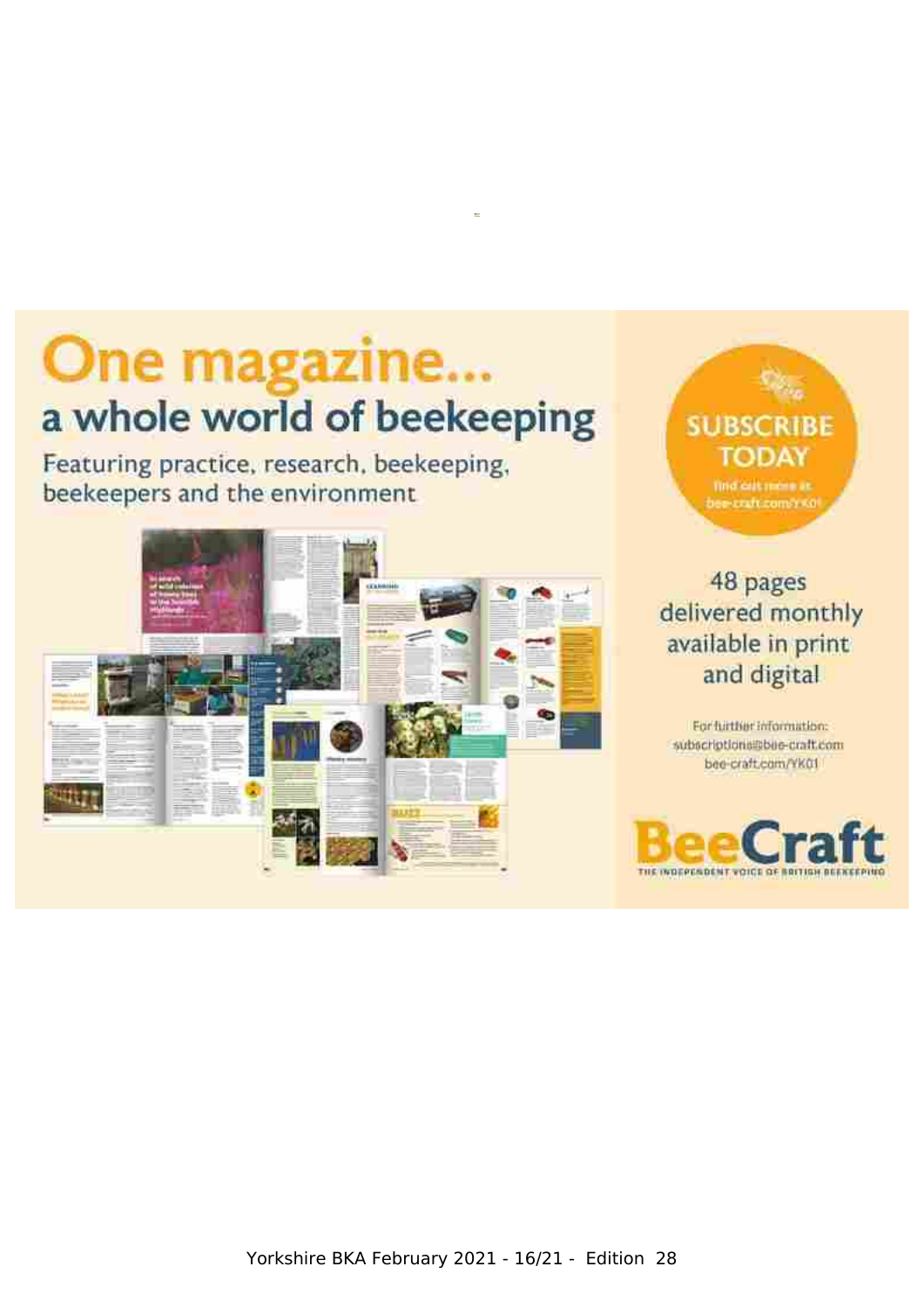Yorkshire BKA February 2021 - 17/21 - Edition 28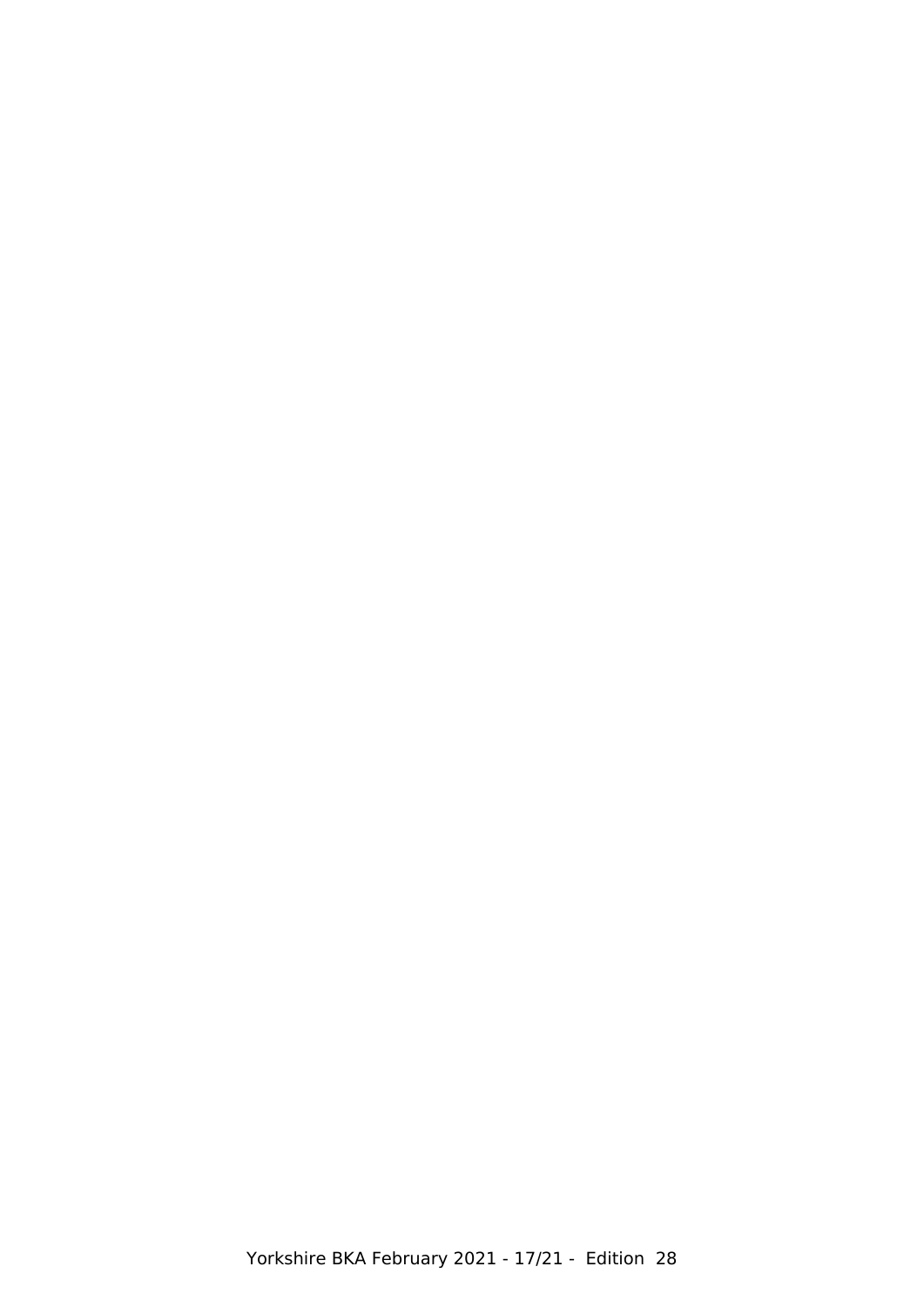Yorkshire BKA February 2021 - 18/21 - Edition 28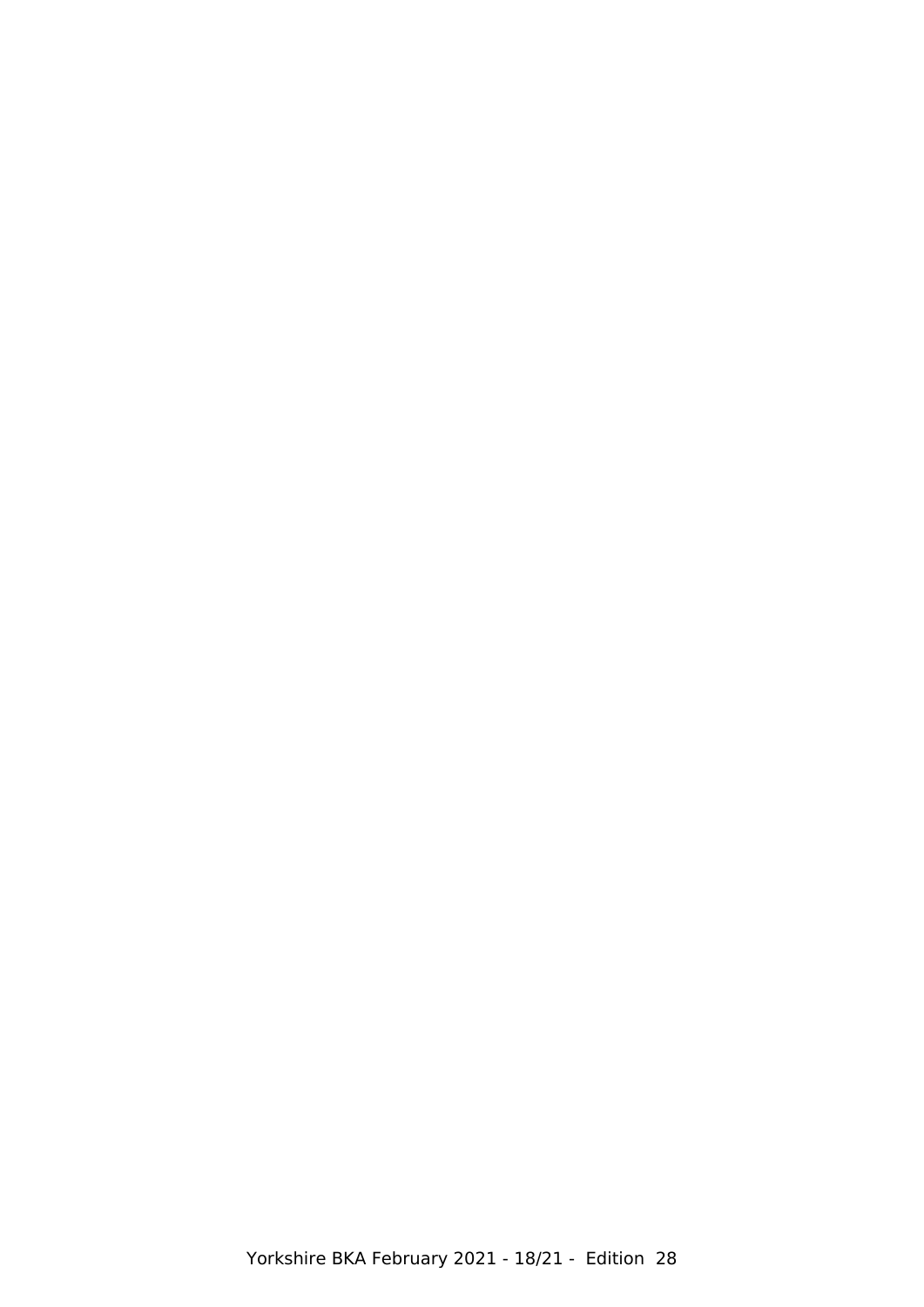Yorkshire BKA February 2021 - 19/21 - Edition 28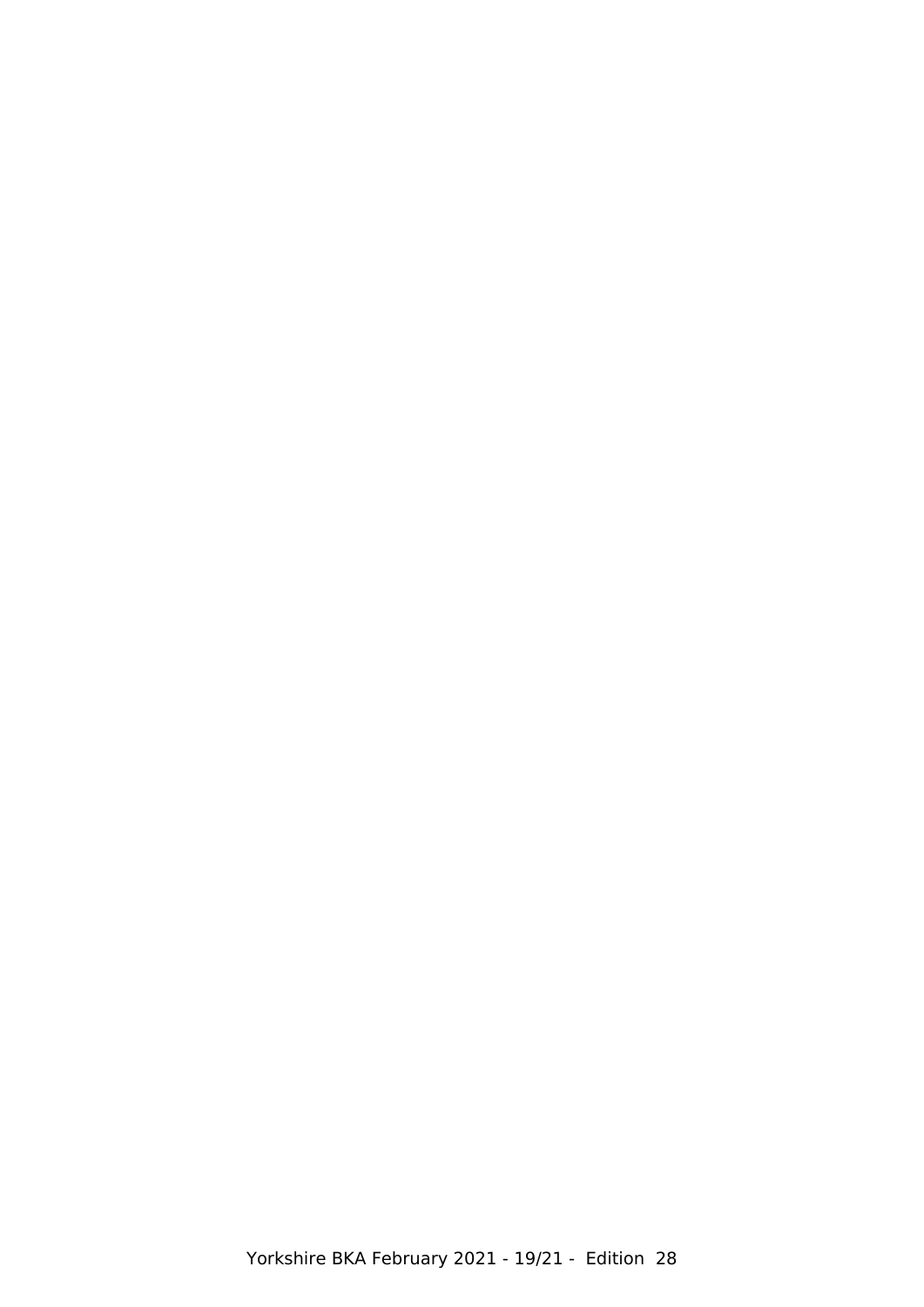## **Ouality Beekeeper Clothing At**

www.thorne.co.uk sales@thorne.co.uk 01673 858555

# **THORNE**

### **HELPING BEEKEEPERS KEEP BEES FOR OVER 100 YEARS**

Hives, Bees, Frames, Foundation **Hardware and Clothing** Processing, Labels, Packaging Queen Rearing **Health and Feeding Books, Gifts, Hive Products** Candlemaking

#### ORDER ONLINE OR IN STORE

#### **RAND**

Beehive Business Park, Rand Nr Wragby, Market Rasen LNB 5NJ sales@thorne.co.uk 01673 858555

#### **STOCKBRIDGE**

Chilbolton Down Farm **Chilbolton Down** Stockbridge Hampshire SO20 6BU stockbridge@thorne.co.uk 01264 810916

#### **WINDSOR**

Oakley Green Farm **Oakley Green** Windsor, SL4 4PZ windsor@thorne.co.uk 01753 830256

#### **DEVON**

Quince Honey Farm **Aller Cross** South Molton, EX36 3RD devon@thorne.co.uk 01769 573086

#### **SCOTLAND**

Newburgh Ind Est Cupar Road, Newburgh Fife, KY14 6HA scatland@thorne.co.uk 01337 842596





Hives

W.B.C., National, Commercial, Langstroth Dadant, Smith, Warre, Top Bar



**Apiary Hardware** Essential equipment for your apiary

#### New Catalogue Out Mid February

Already on our mailing list? There is no need to do anything, your catalogue will be sent to you automatically

Not on our mailing list? You can sign up by calling 01673 858555

Can't wait for yours to arrive? Download a copy via our website www.thorne.co.uk/download-a-catlogue